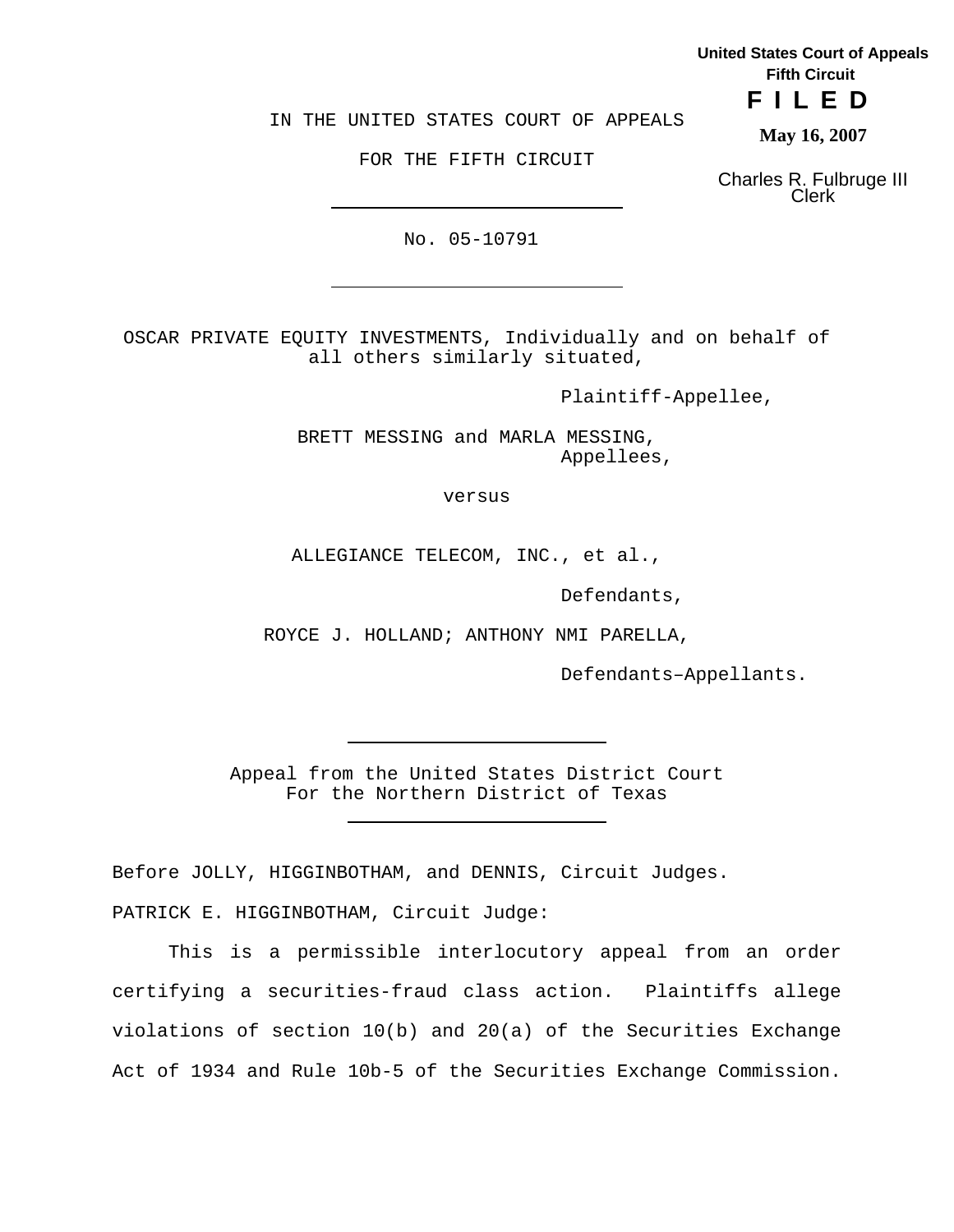Relying on the fraud-on-the-market theory, the district court certified the class. We vacate the certification order and remand, persuaded that the class certified fails for wont of any showing that the market reacted to the corrective disclosure. Given the lethal force of certifying a class of purchasers of securities enabled by the fraud-on-the-market doctrine, we now in fairness insist that such a certification be supported by a showing of loss causation that targets the corrective disclosure appearing among other negative disclosures made at the same time.

I

The class included all investors who purchased the common stock of Allegiance Telecom between April 24, 2001 and February 19, 2002. Three investors bring this suit, Oscar Private Equity Investments, its managing partner, Brett Messing, and his wife, Marla Messing. They sue Royce Holland, former chairman and CEO of Allegiance, and Anthony Parella, former executive vice president for sales. Allegiance Telecom was named in the suit, but filed for bankruptcy and is not now a party.

Allegiance was a national telecommunications provider based in Dallas, Texas. It sold local telephone service, long distance, broadband access, web hosting, and telecom equipment with maintenance to small and medium sized businesses. Founded in 1997, by February 2002 it was providing service in thirty-six U.S. markets. At the beginning of the class period, April 24, 2001, there were over 112 million common shares of Allegiance stock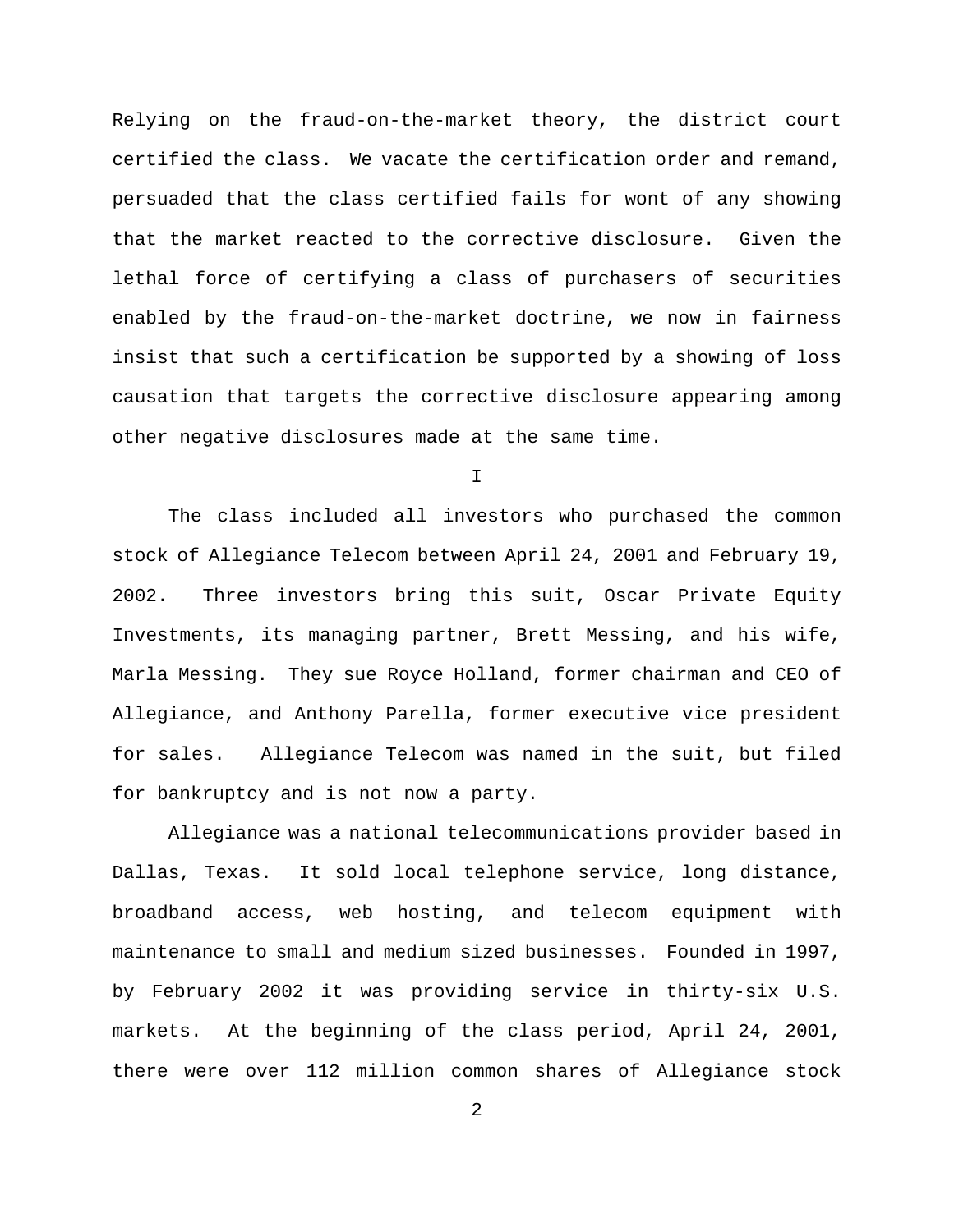trading on the NASDAQ. Institutional investors held approximately 68 percent of Allegiance's stock and over fifty active market makers traded it.

Plaintiffs allege that Holland and Parella fraudulently misrepresented Allegiance's line-installation count in the company's first three quarterly announcements of 2001, and that Allegiance's stock dropped after Holland and Parella ultimately restated the count in the 4Q01 announcement. Defendants explain that the restatement occurred because Allegiance installed a new billing system in 2001 and reported line-count information from the new billing system instead of from the order management system which it replaced. Defendants further argue that the 4Q01 restatement did not cause the stock price to drop.

The relevant announcement history is as follows. Allegiance's stock, like that of the rest of the telecom industry, was plunging during what is now the class period, losing nearly 90% of its value during 2001. On April 24, 2001, the first day of the class period, Allegiance announced its 1Q01 results, including (1) 126,200 new lines installed; (2) revenues of \$105.9 million, an 11% increase over 4Q00; (3) positive sales force growth; and (4) improved gross margin. The following trading day Allegiance's stock rose 9%, from \$14.90 to \$16.20, but soon declined again.

On July 24, 2001, Allegiance announced its 2Q01 results, including (1) 135,800 new lines installed; (2) revenues of \$124.1 million; (3) an earnings loss of \$0.92 per share, \$0.03 better than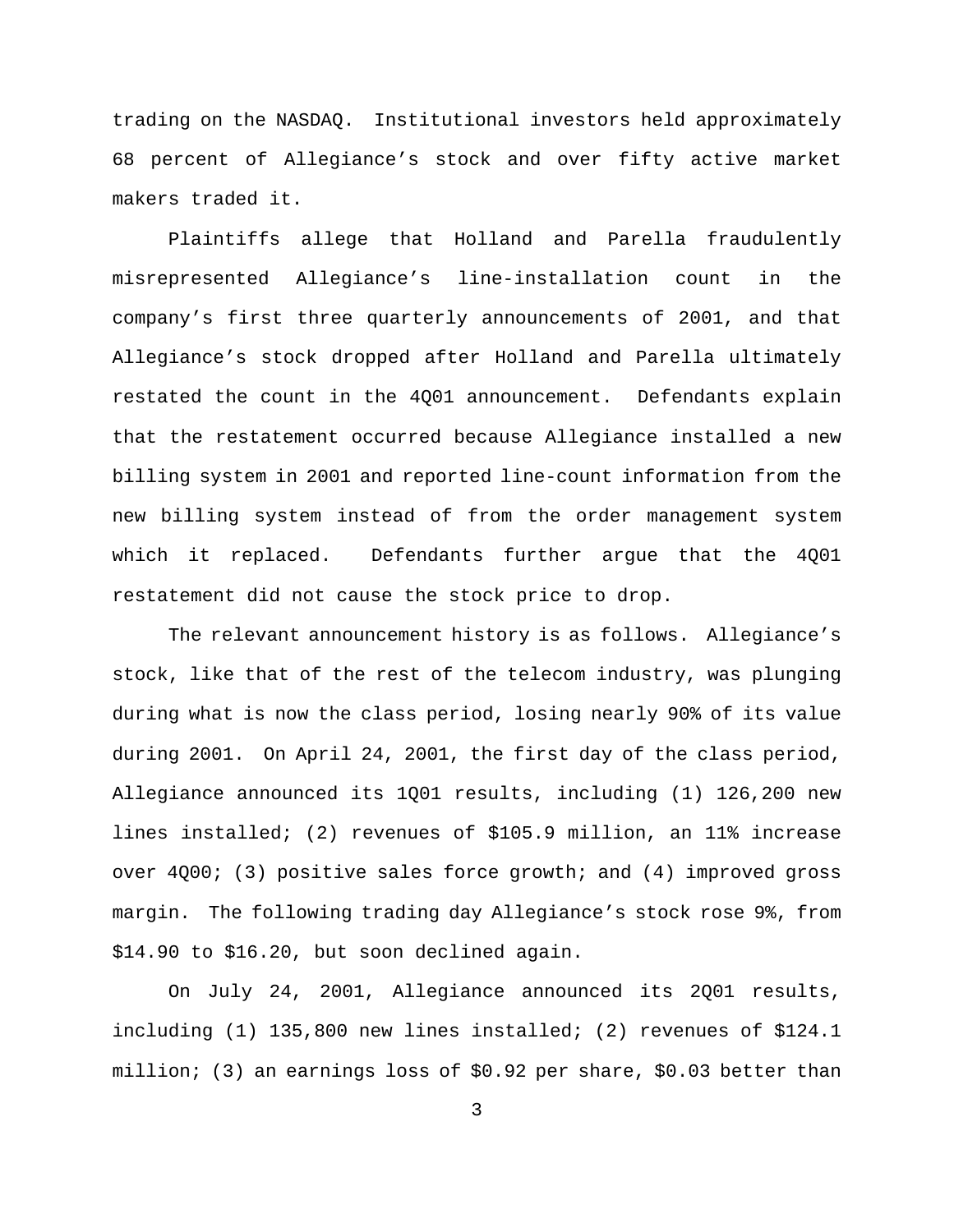the analysts' consensus estimate; and  $(4)$  positive EBITDA<sup>1</sup> results in thirteen markets. The following trading day Allegiance's stock rose 20%, from \$10.90 to \$13.08 per share, but soon declined again.

On October 23, 2001, Allegiance announced its 3Q01 results, including (1) the installation of its one-millionth line; (2) revenues of \$135 million; and (3) an earnings loss of \$0.94 per share, \$0.03 better than the analysts' consensus estimate. The next trading day Allegiance's stock rose 29%, from \$5.21 to \$6.74 per share, but remained volatile, falling to \$3.70 per share by February 18, 2002, the day before the curative statements of the 4Q01 announcement.

On February 19, 2002, Allegiance announced its 4Q01 results, including (1) a restatement of the total installed-line count from 1,140,000 to 1,015,000, a difference of 125,000; (2) missed analysts' expectations on 4Q01 and 2001 earnings per share; (3) greater EBITDA loss than some analysts expected; and (4) a very thin margin of error for meeting revenue covenants for 2002. The next trading day Allegiance's stock continued its downward move, falling %28, from \$3.70 to \$2.65 per share. Less than 90 days later, Allegiance missed its covenants putting its credit lines in default and on May 14, 2003, filed for bankruptcy.

Six months after Allegiance's bankruptcy, plaintiffs filed this class action, alleging that Allegiance's officers

 ${}^{1}$ EBITDA is an acronym for earnings before interest, taxes, depreciation and amortization. It is a measure of profitability.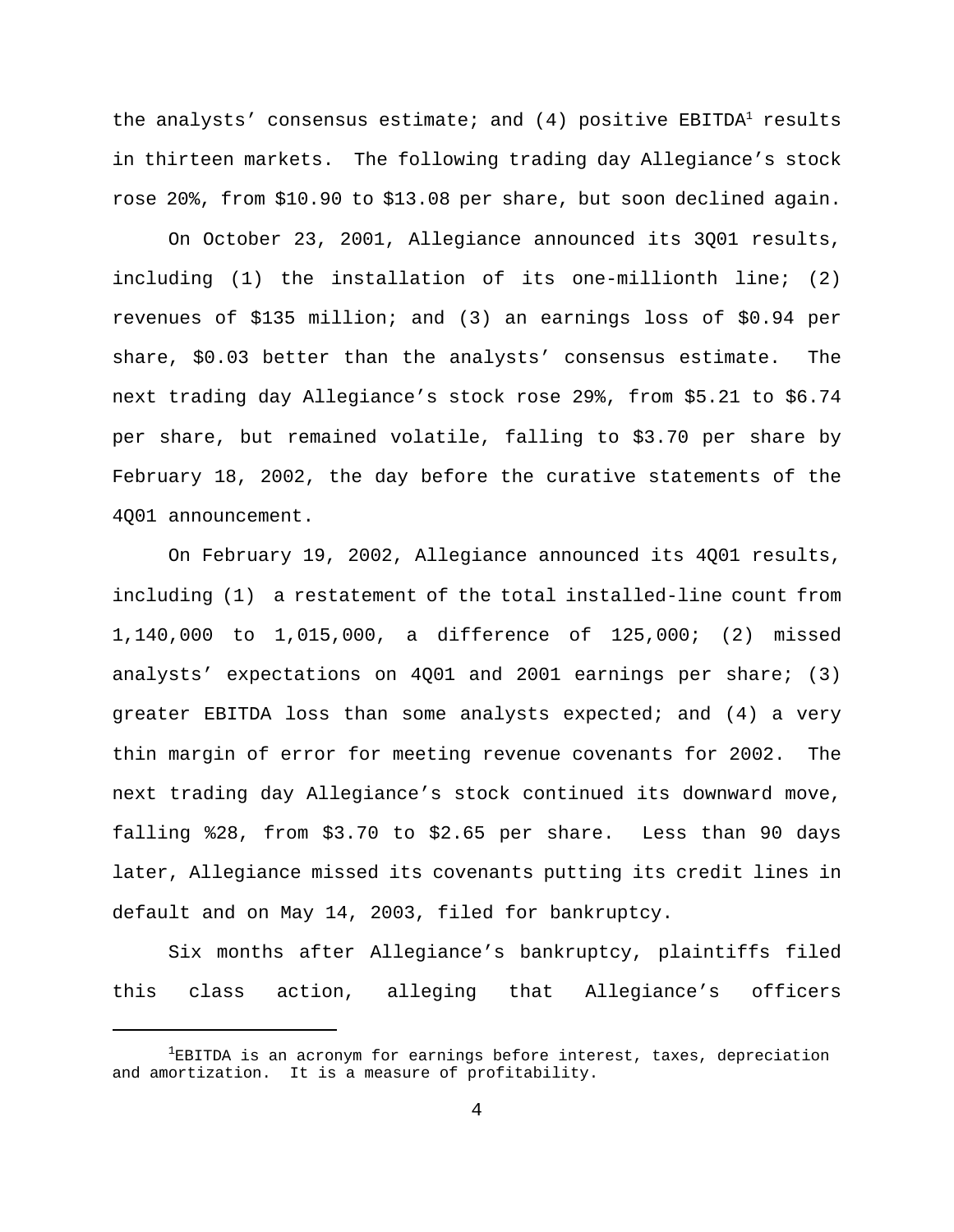misrepresented the number of installed lines in their 1Q01, 2Q01, and 3Q01 announcements. Plaintiffs moved for class certification, relying on the fraud-on-the-market presumption for evidence of class-wide reliance. The district court certified the class, $^2$  and we granted interlocutory review.

#### T<sub>T</sub>

The class certification determination rests within the sound discretion of the trial court, exercised within the constraints of Rule  $23.^3$  A district court that premises its legal analysis on an erroneous understanding of the governing law has abused its discretion.<sup>4</sup>

### **III**

This dispute turns on whether the certification order properly relied upon the fraud-on-the-market theory. This theory permits a trial court to presume that each class member has satisfied the reliance element of their 10b-5 claim.<sup>5</sup> Without this presumption,

<sup>3</sup>*Gulf Oil Co. v. Bernard*, 452 U.S. 89, 100 (1981).

<sup>4</sup>Feder v. Electronic Data Systems Corp., 429 F.3d 125, 129 (5<sup>th</sup> Cir. 2005).

 $5$ The elements of a 10b-5 action include: (1) a material misrepresentation (or omission); (2) scienter, i.e., a wrongful state of mind;

 $2$ The district court certified the following class: "All persons, without geographical limitation, who purchased Allegiance common stock in the open market during the period from April 24, 2001 through February 19, 2002, inclusive, and who were damaged by defendants' alleged violations of Section 10(b) and/or 20(a) of the Securities Exchange Act of 1934 and Rule 10b-5 promulgated thereunder. Excluded from the Class are Defendants, their legal representatives, heirs, successors and predecessors in interest, affiliates, assigns, and any entities in which the Defendants (or any of them) had a controlling interest in during the Class Period."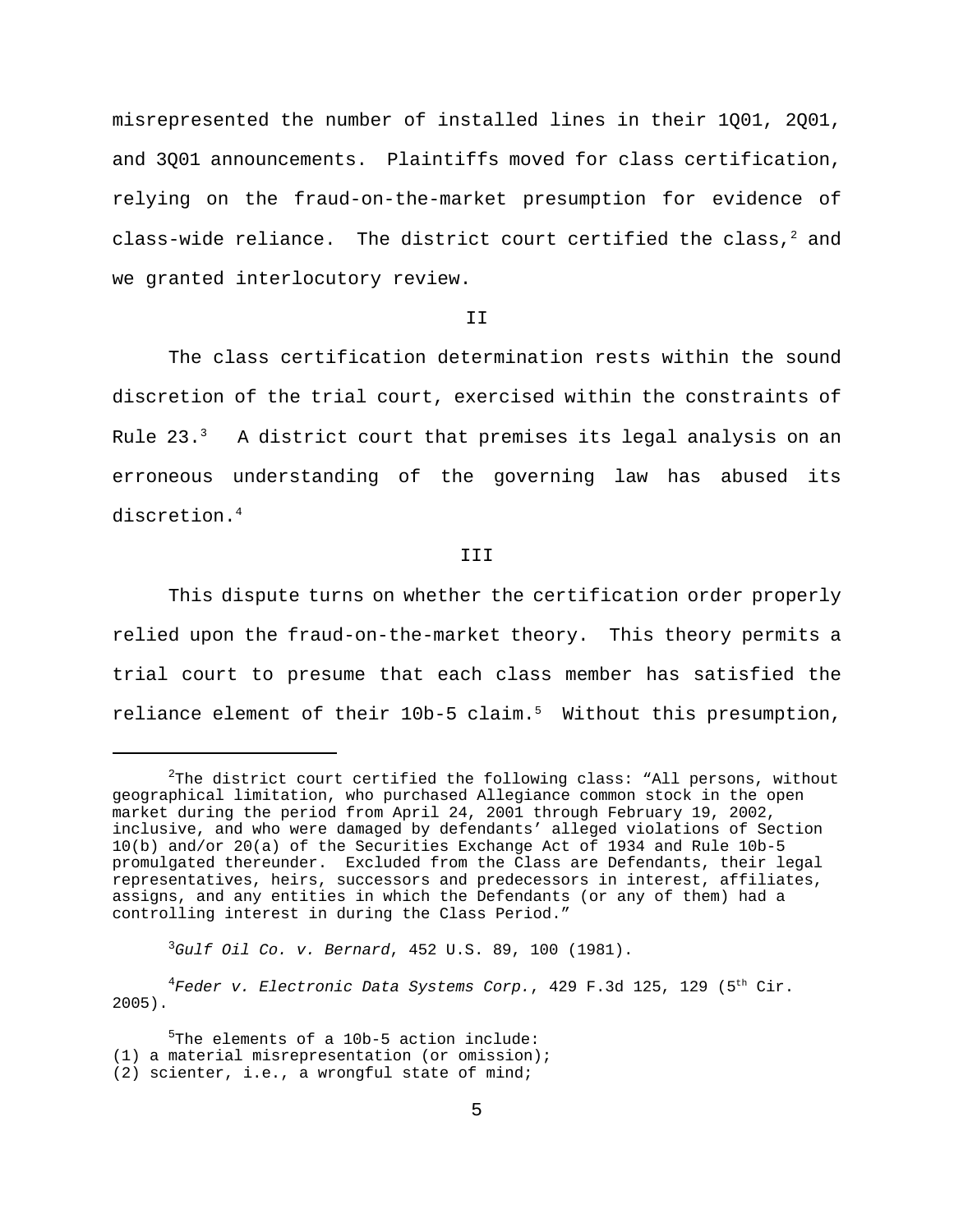questions of individual reliance would predominate, and the proposed class would fail.<sup>6</sup>

The Supreme Court in *Basic* adopted this presumption of reliance with respect to materially misleading statements or omissions concerning companies whose shares are traded in an efficient market.<sup>7</sup> Reliance is presumed if the plaintiffs can show that "(1) the defendant made public material misrepresentations, (2) the defendant's shares were traded in an efficient market, and (3) the plaintiffs traded shares between the time the misrepresentations were made and the time the truth was revealed." $8$ 

We have observed that *Basic* "allows each of the circuits room to develop its own fraud-on-the-market rules."<sup>9</sup> This court has

 ${}^{6}$ Fed.R.Civ.Pro. 23(b)(3).

<sup>7</sup>*In re LTV Securities Litigation*, 88 F.R.D. 134, 143 (N.D. Tex.1980); *Basic Inc. v. Levinson*, 485 U.S. 224, 244 (1988).

<sup>8</sup>Greenberg v. Crossroads Systems, Inc., 364 F.3d 657, 661 (5<sup>th</sup> Cir. 2004).

 $^{9}$ Abell v. Potomac Ins. Co., 858 F.2d 1104, 1117-18 (5<sup>th</sup> Cir. 1988), *vacated on other grounds sub. nom. Fryar v. Abell*, 492 U.S. 914 (1989); *Nathenson v. Zonagen Inc.*, 267 F.3d 400, 414 (5<sup>th</sup> Cir. 2001).

<sup>(3)</sup> a connection with the purchase or sale of a security;

<sup>(4)</sup> reliance, often referred to in cases involving public securities markets (fraud-on-the-market cases) as "transaction causation,";

<sup>(5)</sup>economic loss; and

<sup>(6)&</sup>quot;loss causation," i.e., a causal connection between the material misrepresentation and the loss. *Dura Pharms., Inc. v. Broudo*, 125 S. Ct. 1627 (2005).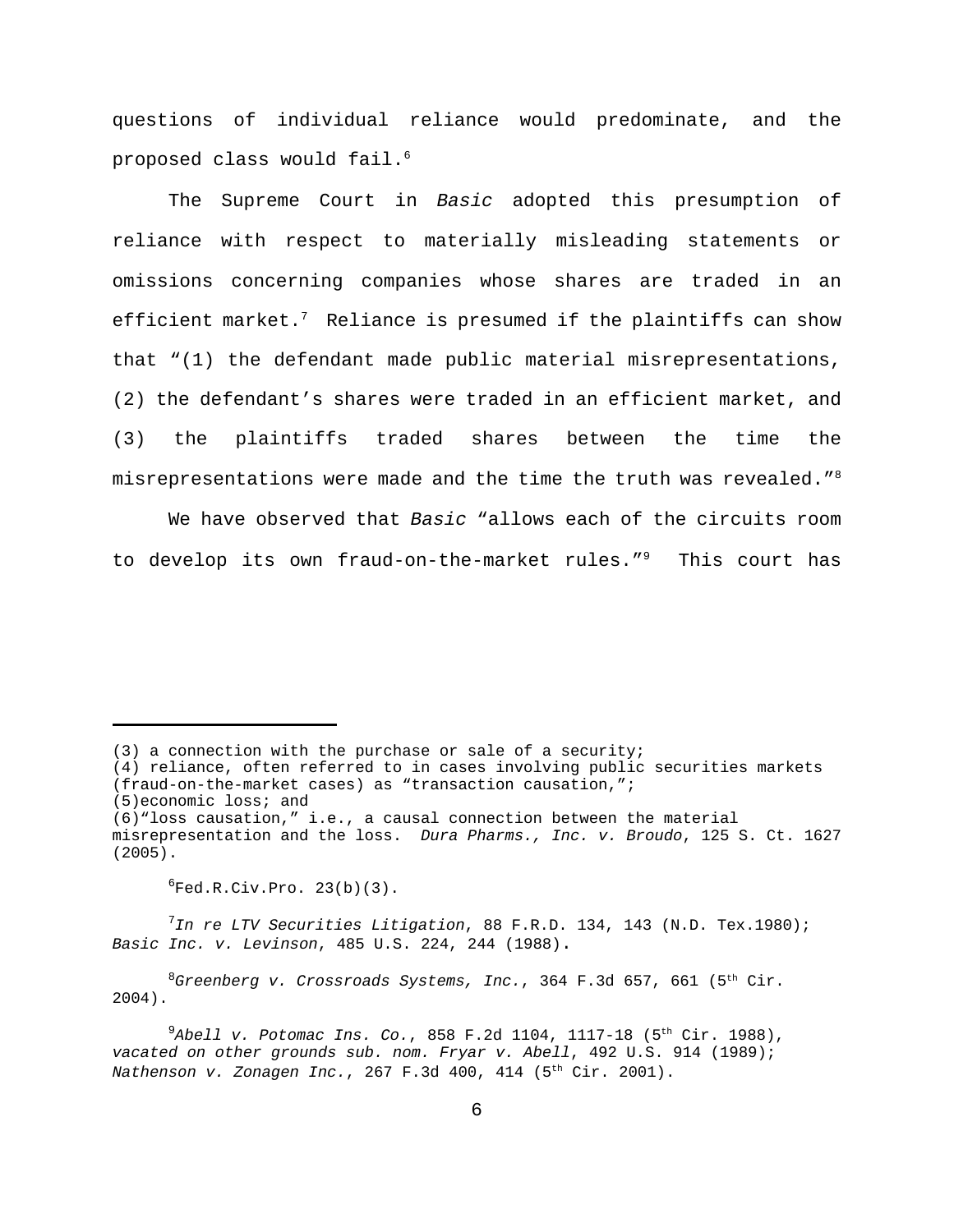used this room – in *Finkel*, <sup>10</sup> *Abell*, <sup>11</sup> *Nathenson*, <sup>12</sup> and *Greenberg*<sup>13</sup> – to tighten the requirements for plaintiffs seeking a presumption of reliance. We now require more than proof of a material misstatement; we require proof that the misstatement *actually moved* the market.<sup>14</sup> That is, "the plaintiff [may] recover under the fraud on the market theory if he [can] prove that the defendant's nondisclosure materially affected the market price of the security."<sup>15</sup> Essentially, we require plaintiffs to establish loss causation in order to trigger the fraud-on-the-market presumption.<sup>16</sup> Our most recent statement of this rule was in *Greenberg*, which held that "to trigger the presumption [of reliance] plaintiffs must demonstrate that . . . the cause of the decline in price is due to the

<sup>11</sup>*Abell*, 858 F.2d at 1120-21 (stating in dicta that a plaintiff may recover under the fraud-on-the-market theory "if he could prove that the defendant's non-disclosures materially affected the market price of the security").

<sup>12</sup>*Nathenson*, 267 F.3d at 414 ("It is clear that a fraud-on-the-market theory may not be the basis for recovery in respect to an alleged misrepresentation which does not affect the market price of the security in question.").

<sup>13</sup>*Greenberg*, 364 F.3d at 662, 665–666.

<sup>14</sup>*Cf. In re Burlington Coat Factory Securities Litigation*, 114 F.3d 1410 (3d Cir.1997). ("In the context of an 'efficient' market, the concept of materiality translates into information that alters the price of the firm's stock.").

<sup>15</sup>*Nathenson*, 267 F.3d at 414 (*quoting Abell*, 858 F.2d 1104, 1120-21).

 $160$ ur approach is unaffected by the Supreme Court's recent and very narrow decision in *Dura Pharms.*, 125 S. Ct. at 1627.

<sup>10</sup>*Finkel v. Docutel/Olivetti Corp.*, 817 F.2d 356, 364 (5th Cir.1987), *cert. denied*, 108 S.Ct. 1220 (1988).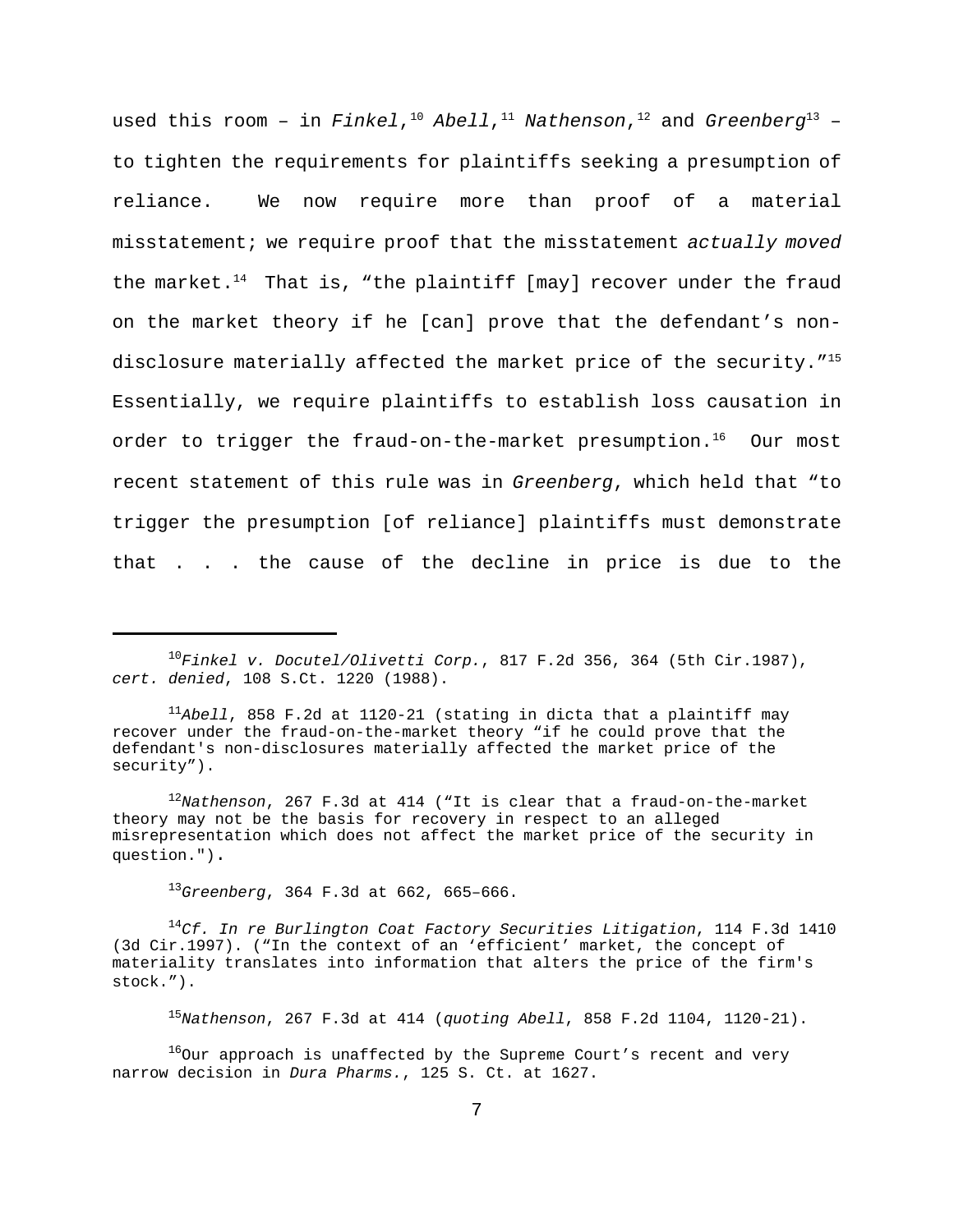revelation of the truth and not the release of the unrelated negative information."<sup>17</sup>

This requirement was not plucked from the air. *Basic* plainly states that the presumption of reliance may be rebutted by "[a]ny showing that severs the link between the alleged misrepresentation and  $\ldots$  the price received (or paid) by the plaintiff."<sup>18</sup> This would include "a showing that the market price would not have been affected by the alleged misrepresentations, as in such a case the basis for finding that the fraud had been transmitted through the market price would be gone."<sup>19</sup>

Quoting this very language, plaintiffs argue that our requirement improperly shifts the burden, from a defendant's right of rebuttal to a plaintiff's burden of proof. We disagree. As a matter of practice, the oft-chosen defensive move is to make "*any* showing that severs the link" between the misrepresentation and the plaintiff's loss; to do so rebuts on arrival the plaintiff's fraudon-the-market theory. In *Nathenson*, the link was severed by publicly available information that the misrepresentation didn't

<sup>17</sup>*Greenberg*, 364 F.3d at 665.

<sup>18</sup>485 U.S. at 245. The *Basic* Court continues, "*For example*, if [defendants] could show that the 'market makers" were privy to the truth about the merger discusses here with Combustion, and thus that the market price would not have been affected by their misrepresentations, the causal connection could be broken." *Id.* (emphasis added). Drawing on *Abell* and *Nathenson*, the *Greenberg* court added a showing to this list of "examples."

<sup>19</sup>*Nathenson*, 267 F.3d at 414.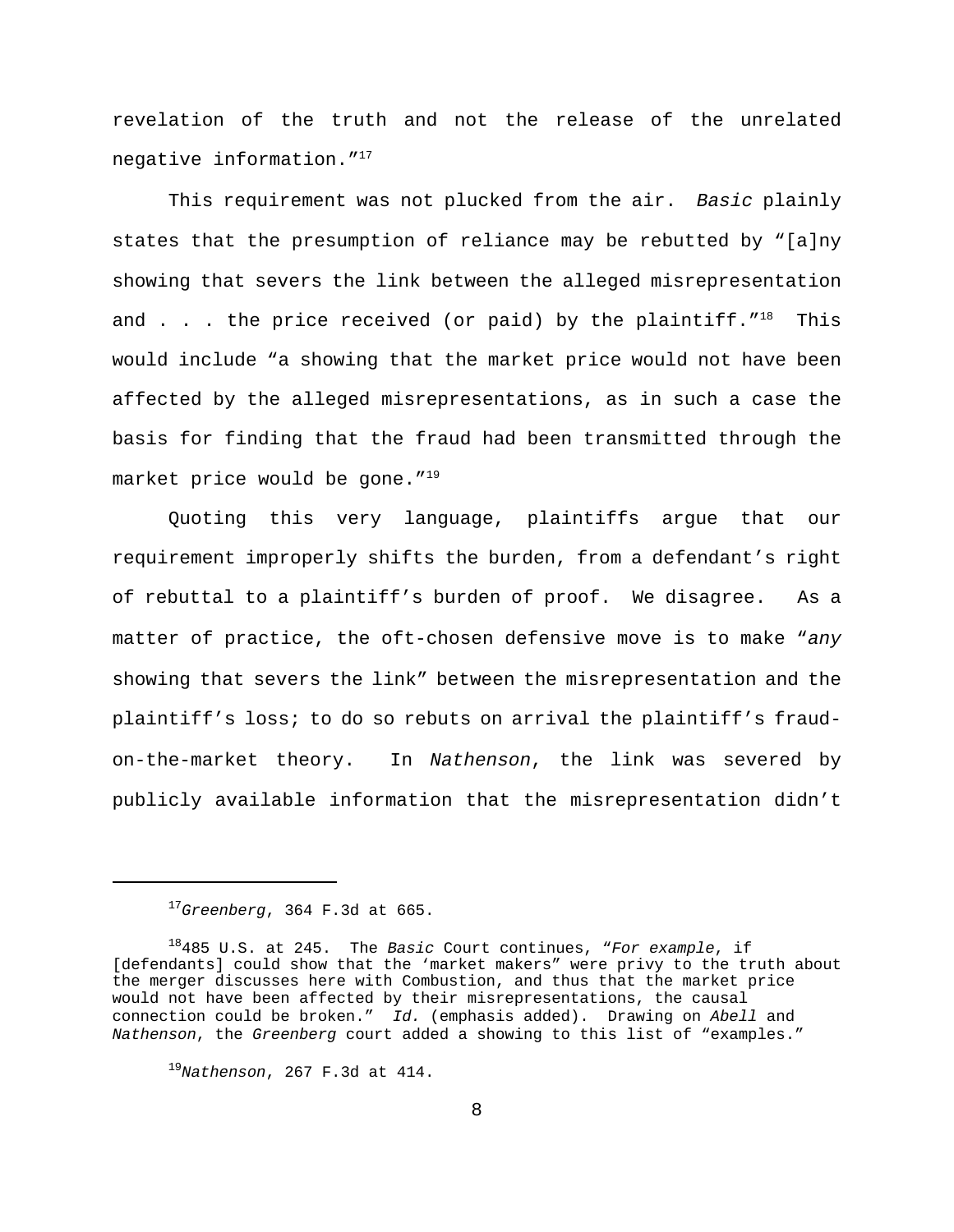move the stock price.<sup>20</sup> In *Greenberg*, it was severed by publicly available evidence that the corrective disclosure was buried in other bad news. $21$  Hence, in cases like this one, we have required plaintiffs invoking the fraud on the market theory to demonstrate loss causation.<sup>22</sup>

The contours of this requirement — that the fraud affect the stock price — is the gist of this appeal. It is a requirement complicated here by the fact that multiple items of positive information were released together with the alleged line-count inflation, and further complicated by the fact that multiple items of negative information were released together with the corrective disclosure. In such multi-layered loss-causation inquiries, the legal standard, at least, is well established: *Greenberg* requires that plaintiffs prove "(1) that the negative "truthful" information causing the decrease in price is related to an allegedly false, non-confirmatory positive statement made earlier and (2) that it is

 $^{20}$ *Id.* at 414.

<sup>21</sup>*Greenberg*, 364 F.3d at 665.

 $^{22}$ Our able brother frames our differences well, but is a bit enthusiastic in our holding. We address here only the simultaneous disclosure of multiple negatives, not all of which are alleged culpable. Indeed, applying the fraud-on-the-market theory to such complex circumstances by rote would yield a victory of habit over reason. With multiple negatives, our usual approach to gauging efficiency and presuming reliance fails because we cannot know that the culpable information was priced, even if objectively material. Proof that the culpable disclosure moved the market addresses this failure. The dissent is troubled that we have not suggested what form such proof might take. We have mentioned one form, event studies, for the sake of exposition only. As we explain below, the plaintiff's own expert stated that such proof was well within her grasp. Our further silence is an effort to leave open options, subject to scrutiny in the first instance by opposing experts and the district courts.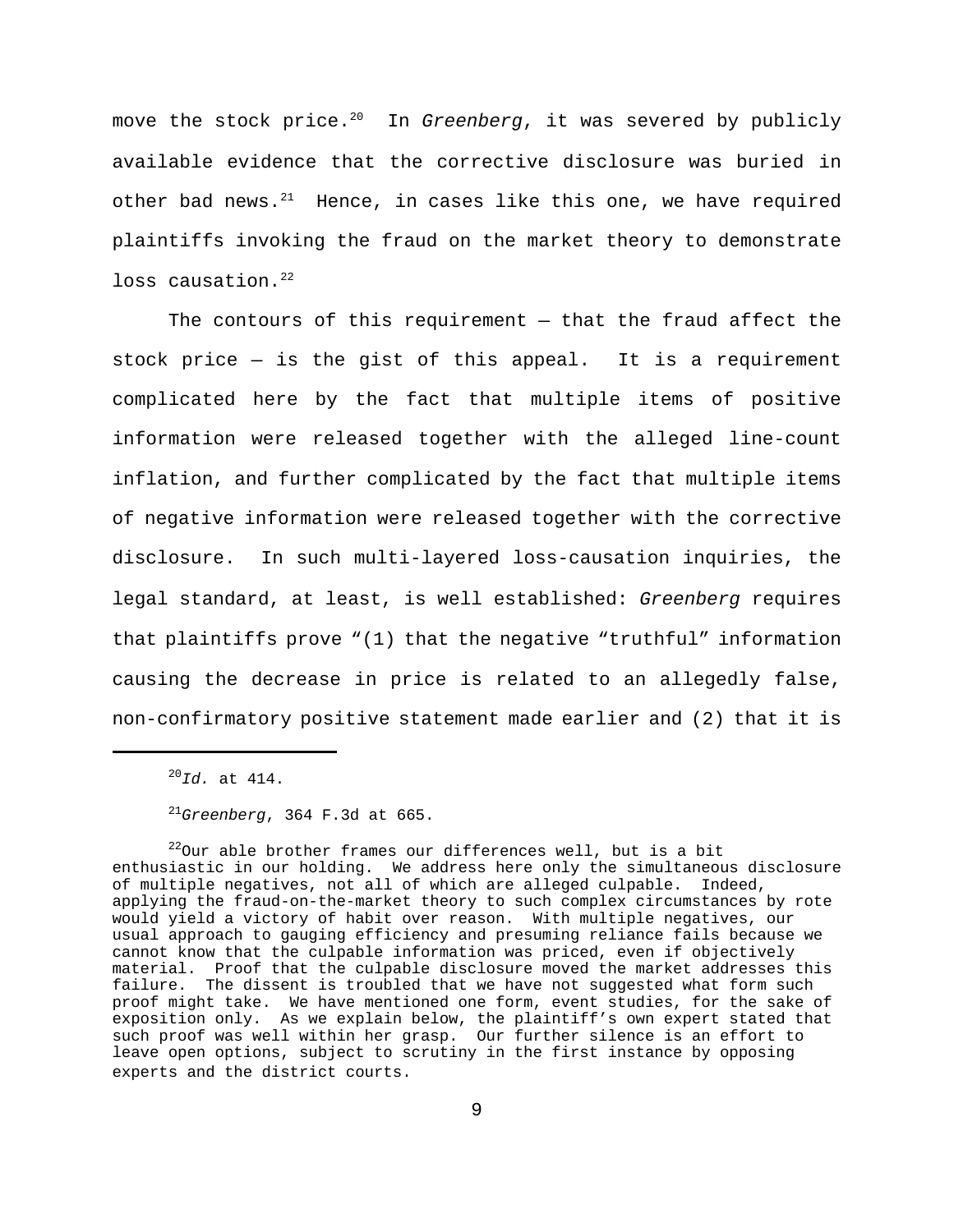more probable than not that it was this negative statement, and not other unrelated negative statements, that caused a significant amount of the decline."<sup>23</sup>

Neither party disputes *Greenberg*'s relevance. Instead, this appeal raises the question of whether we ought to apply Greenberg's loss-causation requirement at the class-certification stage, as well as the subsidiary question of the sufficiency of the evidence to establish the requirement. On the first question, defendants urge that the district court must consider all evidence, both for and against loss causation, at the class certification stage. On the second question, defendants argue that the district court abused its discretion in finding that plaintiffs made a showing sufficient to establish loss causation. We agree with both contentions.

A

First we address the question of whether loss causation – a fraud on the market prerequisite — should properly be addressed at the class certification stage. The district court ruled that "the class certification stage is not the proper time for defendants to rebut lead Plaintiffs' fraud-on-the-market presumption," and suggested that *Basic* "held that the presumption of reliance was rebuttable, but only as related to a summary judgment motion." Plaintiffs defend the court's ruling, noting that *Greenberg* was a

<sup>23</sup>*Greenberg*, 364 F.3d at 666.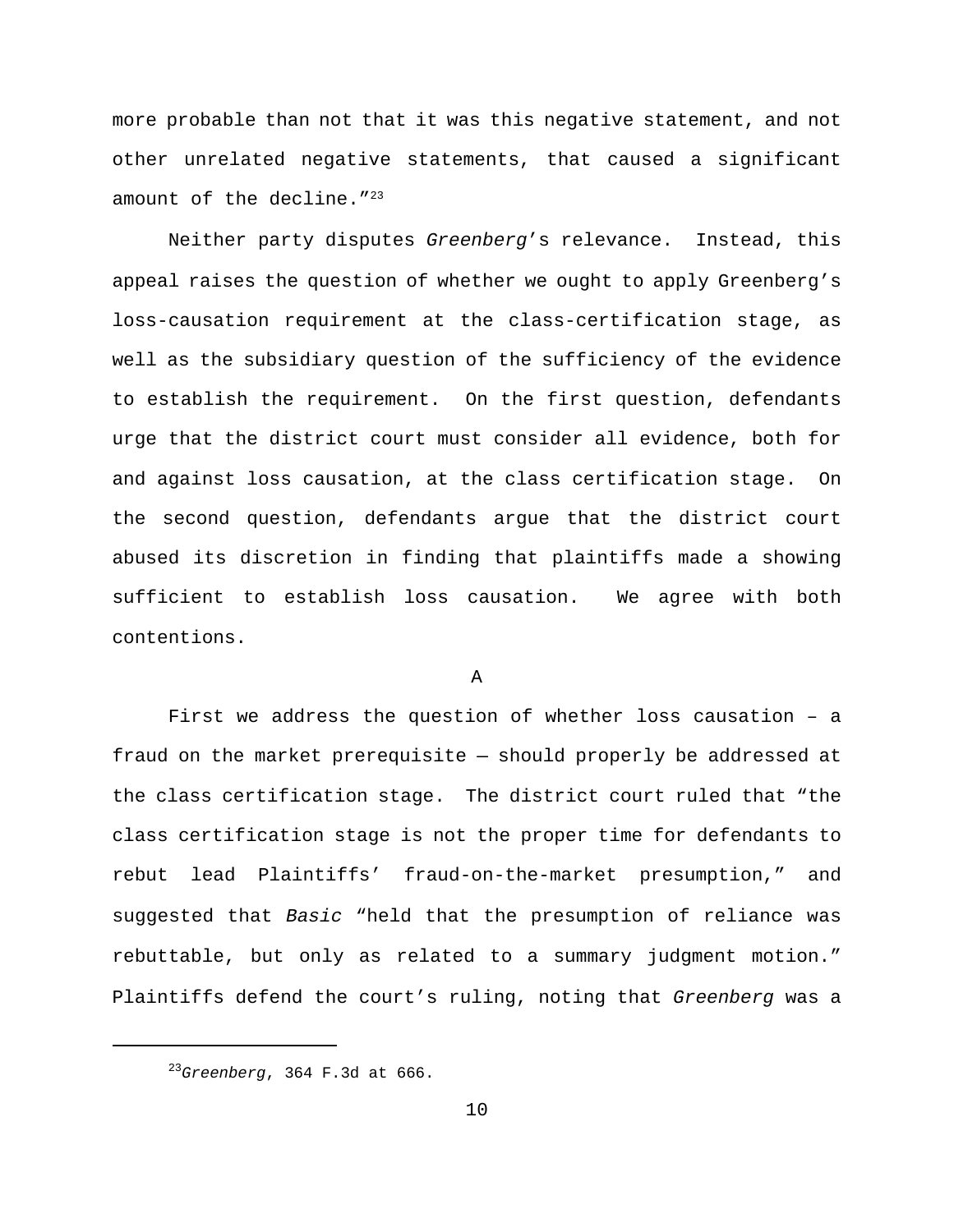summary-judgment case and urging that proof of loss causation at this stage "improperly combines the market efficiency standard with actual proof of loss causation."

There is widespread confusion on this point. As we will explain, the confusion arises from an outdated view that fails to accord this signal event of the case its due. Under this earlier view, class certification was to be made "as soon as practicable after the commencement of the action," mindful that the decision was tentative. It could be tailored to facts emerging in discovery, and with subclasses built around awkward difficulties of showings that cut across only part of the class first certified. In short, class certification was a light step along the way, divorced from the merits of the claim. Whatever reality this treatment was responsive to, it is not that of a class exceeding purchasers of millions of shares in a volatile and downward-turning market over a ten-month period, claiming injury from one of several simultaneous disclosures of negative information.

The power of the fraud-on-the-market doctrine is on display here. With proof that these securities were being traded in an efficient market, the district court effectively concluded that if plaintiffs can establish at trial that defendants acted with the requisite intent in counting its installations then defendants would be liable for millions of dollars in paper losses on the day following the fourth-quarter filing date, less the amount the defendant may be able to persuade a jury was caused by other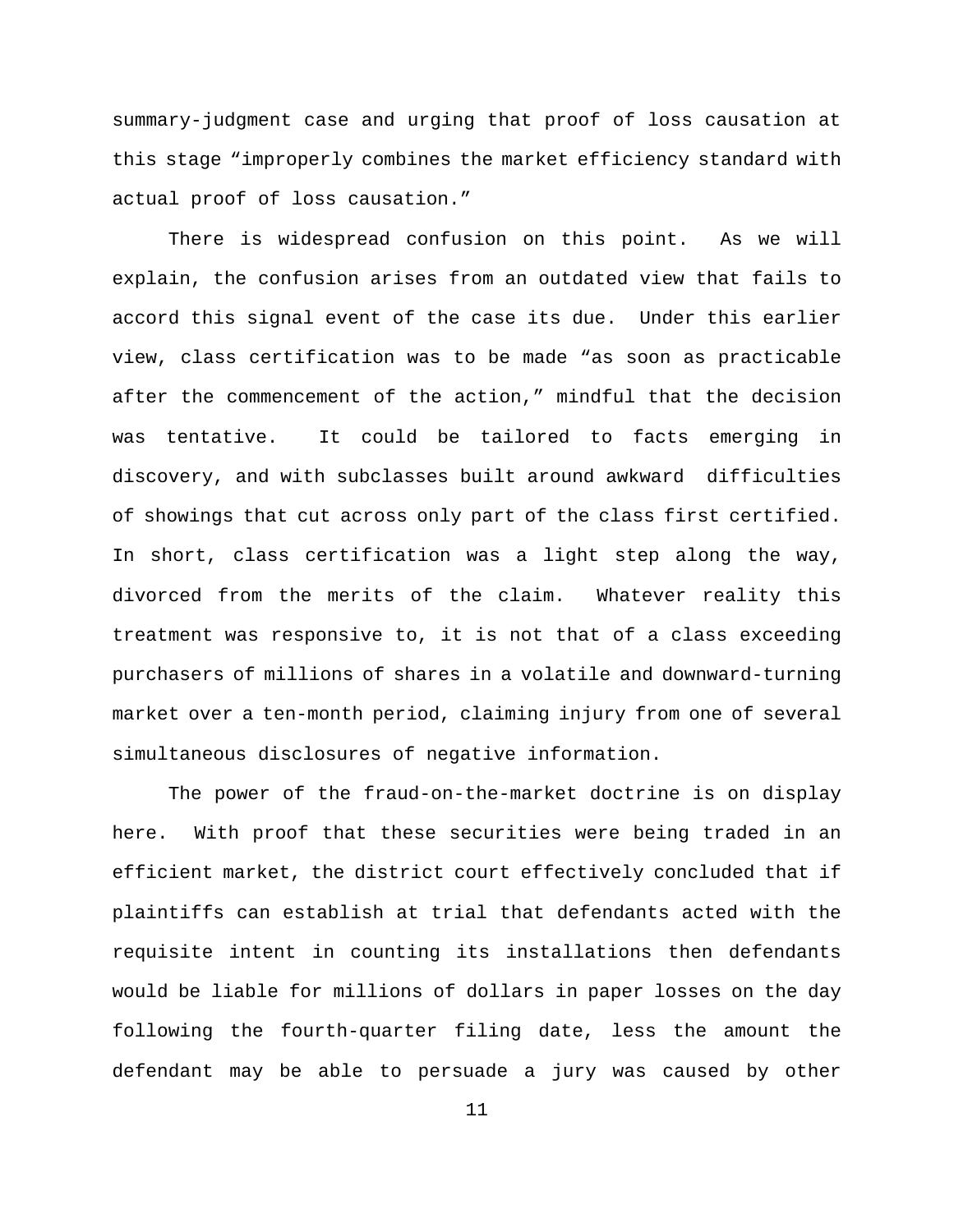circumstances — whether the purchaser held on and later sold at a higher price or rode the stock down to bankruptcy. In short, the efficient market doctrine facilitates an extraordinary aggregation of claims. We cannot ignore the *in terrorem* power of certification, continuing to abide the practice of withholding until "trial" a merit inquiry central to the certification decision, and failing to insist upon a greater showing of loss causation to sustain certification, at least in the instance of simultaneous disclosure of multiple pieces of negative news. Nor is there sound reason for an early "tentative" certification, which leaves loss causation for later more focused examination. It is not the need for discovery. Little discovery from defendants is demanded by the fraud-on-the-market regimen. Its "proof" is drawn from public data and public filings, as in this case. It is largely an empirical judgment that can be made then as well as later in the litigation.

These concerns have shaped the evolution of class certification and Rule 23. Rule  $23(c)(1)(A)$  no longer demands that the district court rule on class certification "as soon as practicable,  $T^{24}$  but instead insists only upon a ruling "at an early practicable time."<sup>25</sup> And although Rule 23 still recognizes that a

 $^{24}$ Fed.R.Civ.P. 23(c)(1)(A)(2003).

 $^{25}$ Fed.R.Civ.P. 23(c)(1)(A)(revised 2003).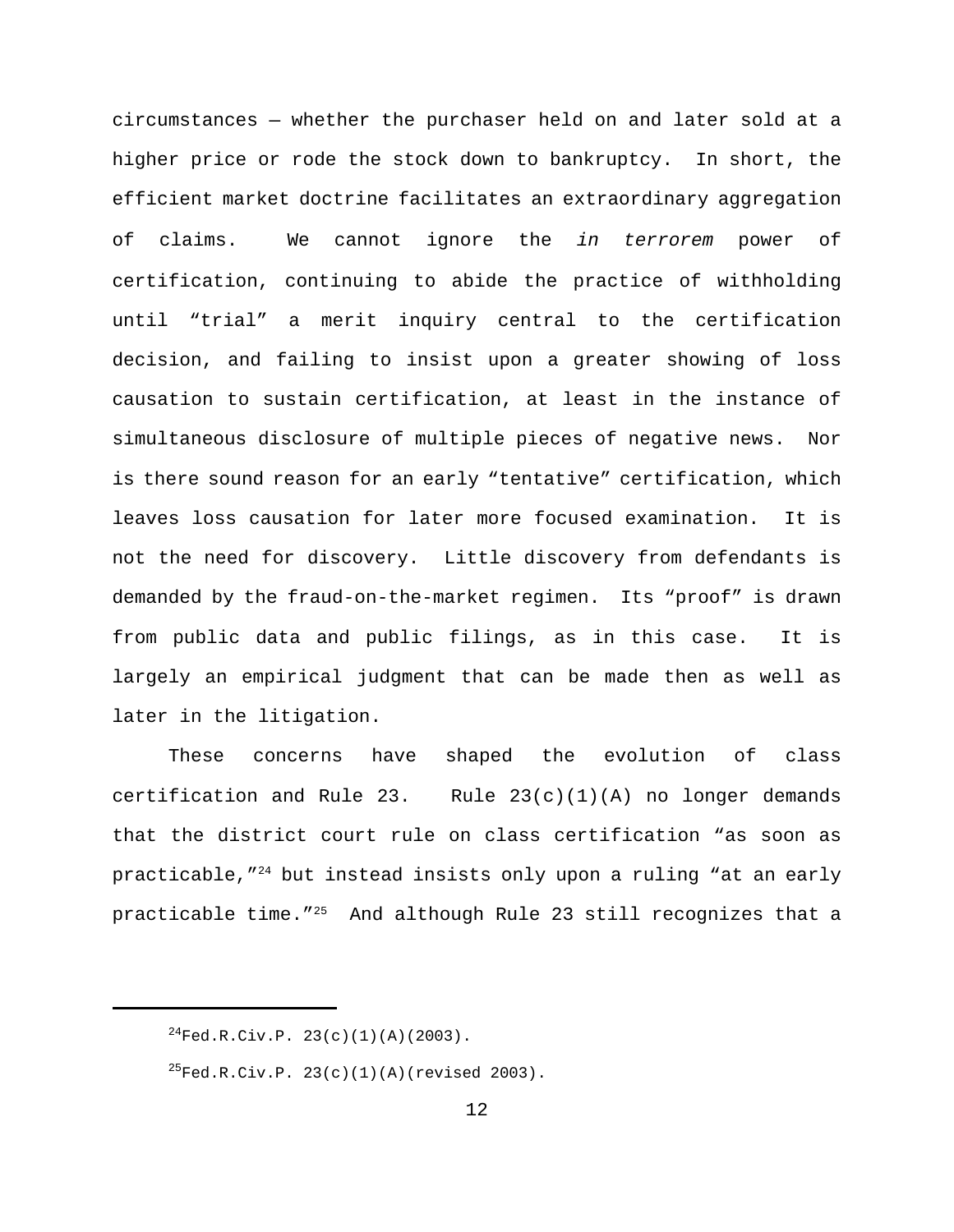class may be "altered or amended,  $''^{26}$  it no longer characterizes the class certification order as "conditional,  $127$  explaining, in the advisory committee notes, that "[a] court that is not satisfied that the requirements of Rule 23 have been met should refuse certification until they have been met." $^{28}$  These subtle changes, as well as the less-subtle PSLRA, recognize that a district court's certification order often bestows upon plaintiffs extraordinary leverage, and its bite should dictate the process that precedes it. These changes are the product of years of study by the Advisory Committee on Civil Rules, including many open hearings and symposia. This collective wisdom must not be brushed aside. That there are "important due process concerns of both plaintiffs and defendants inherent in the certification decision," cannot be gainsaid.<sup>29</sup> Thus, in *Unger*, a similar 10b-5 case, we held that "[t]he plain text of Rule 23 requires the court to 'find,' not merely assume, the facts favoring class certification."*<sup>30</sup>* And we concluded that "[b]ecause Rule 23 mandates a complete analysis of fraud-on-the-market indicators, district courts must address and

<sup>28</sup>*See* Fed.R.Civ.P. 23 Advisory Committee Notes to the 2003 Amendments. <sup>29</sup>*Unger v. Amedisys Inc.*, 401 F.3d 316, 321 (5th Cir. 2005). <sup>30</sup>*Unger*, 401 F.3d at 321.

 $^{26}Id.$  at  $23(c)(1)(C)$ ; *see id.* Advisory Committee Notes to the 2003 Amendments ("[I]t is appropriate to conduct controlled discovery into the 'merits,' limited to those aspects relevant to making the certification decision on an informed basis.").

 $^{27}$ This word has been demoted to the comments section.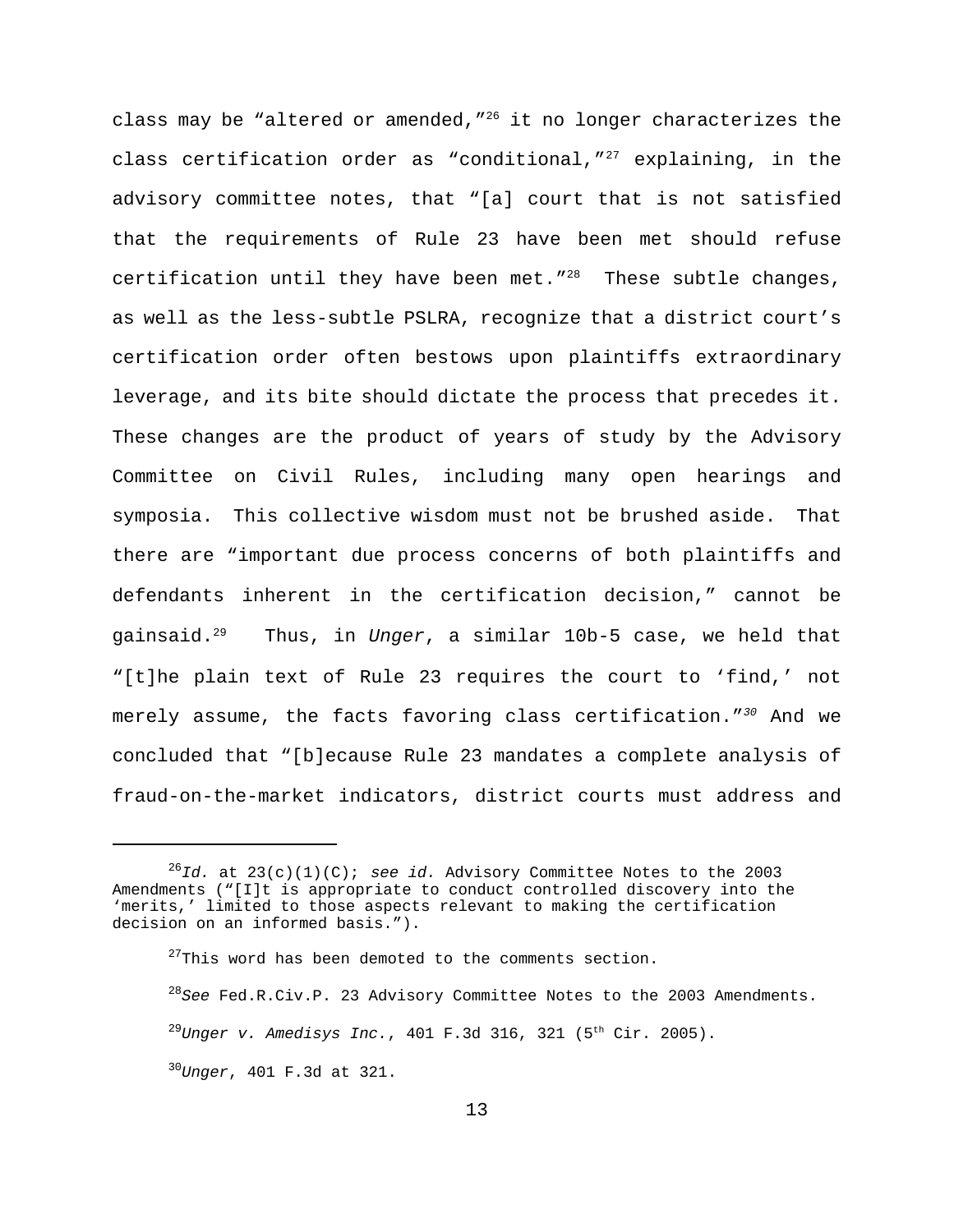weigh factors both for and against market efficiency. $1^{31}$  This conclusion, that courts must examine factors both for and against, applies to the determination of all Rule 23's requirements.

Relatedly, Rule 23's requirements must be given their full weight *independent* of the merits. District courts often tread too lightly on Rule 23 requirements that overlap with the 10b-5 merits, out of a mistaken belief that merits questions may never be addressed at the class certification stage. $32$  This is a misreading of *Eisen*, an early class-certification decision by the Supreme Court.<sup>33</sup> The *Eisen* Court stated, "We find nothing in either the language or history of Rule 23 that gives a court any authority to conduct a preliminary inquiry into the merits of a suit in order to determine whether it may be maintained as a class action.  $13^4$  As Judge Jon Newman of the Second Circuit recently explained, "This statement has led some courts to think that in determining whether any Rule 23 requirement is met, a judge may not consider any aspect of the merits, and has led other courts to think that a judge may

<sup>34</sup>*Eisen v. Carlisle & Jacquelin*, 417 U.S. 156, 177-78 (1974).

<sup>31</sup>*Unger*, 401 F.3d at 325.

<sup>32</sup>*See, e.g., Barrie v. Intervoice-Brite*, 2006 WL 2792199, \*10 (N.D.Tex.,2006) ("Although *Basic* and *Greenberg* (the cases relied upon by Defendants) both held the presumption to be rebuttable at the summary judgment stage, such a finding by the court here, where the issue is class certification, would be premature, since the court cannot delve into the actual merits of Lead Plaintiffs' claims.").

 $33B$ ell v. Ascendant Solutions, Inc., 422 F.3d 307, 311-41 (5<sup>th</sup> Cir. 2005).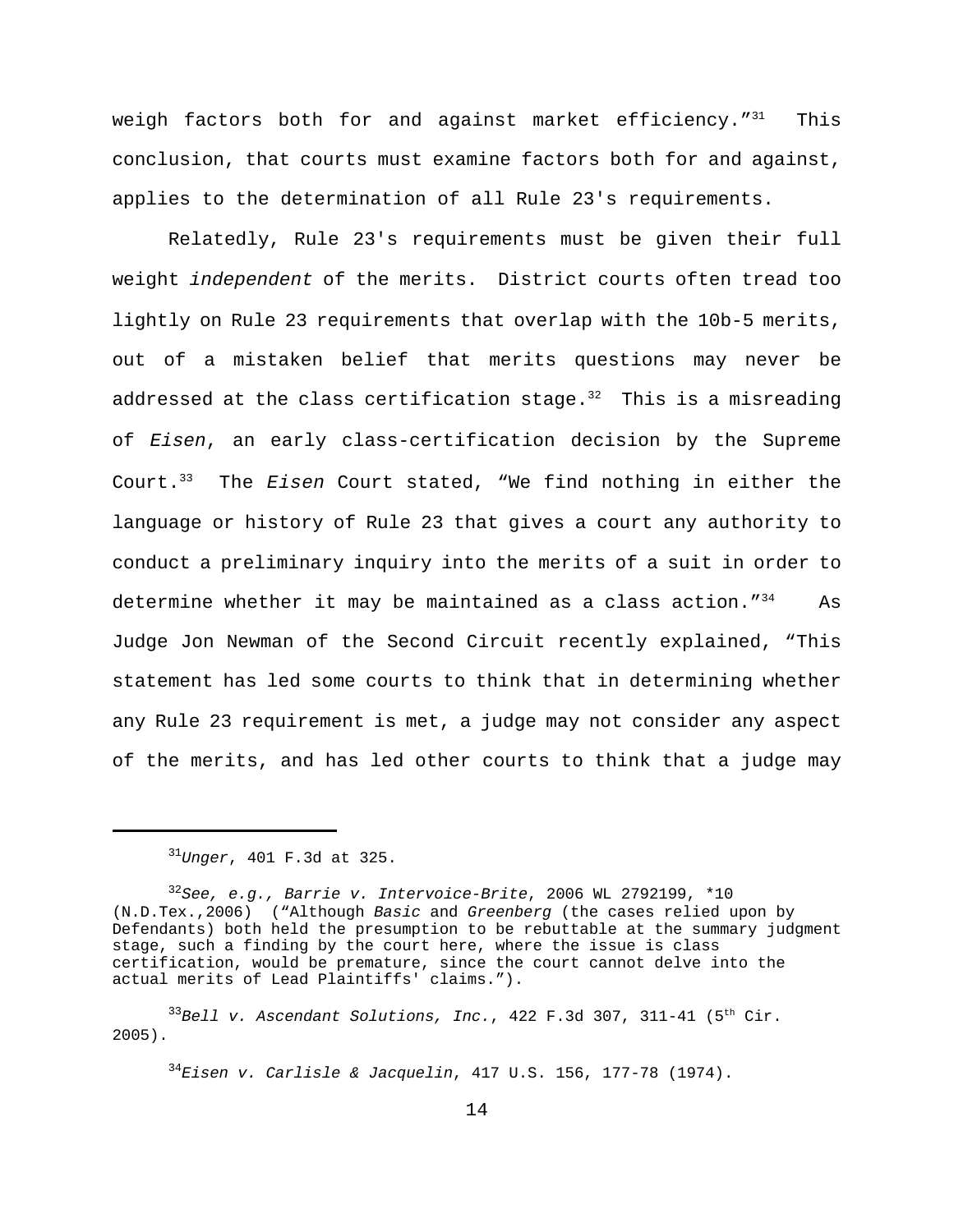not do so at least with respect to a prerequisite of Rule 23 that overlaps with an aspect of the merits of the case."<sup>35</sup>

*Eisen* did not drain Rule 23 of all rigor. A district court still must give full and independent weight to each Rule 23 requirement, regardless of whether that requirement overlaps with the merits.<sup>36</sup> The statement in *Eisen* is troublesome only if read without the light of its facts. In *Eisen*, the district court's improper merits inquiry was *unrelated* to the Rule 23 requirements. And the same was true in our *Miller* decision, which was relied upon by *Eisen*, and which also held that a district court could not deny certification based on its view of the merits.<sup>37</sup> Both *Eisen* and *Miller* "stand for the unremarkable proposition that the strength of a plaintiff's claim should not affect the certification decision."<sup>38</sup> As the Second Circuit recently concluded, a district court must

resolve[] factual disputes relevant to each Rule 23 requirement and find[] that whatever underlying facts are relevant to a particular Rule 23 requirement have been established . . . . [T]he obligation to make such determinations is not lessened by overlap between a Rule 23

<sup>35</sup>*Miles v. Merrill Lynch*, 471 F.3d 24, 27 (2d Cir. 2006).

<sup>37</sup>*Miller v. Mackey Int'l*, 452 F.2d 424, 427 (5th Cir. 1971).

 $38^3$ Castano v. American Tobacco Co., 84 F.3d 734, 744 (5<sup>th</sup> Cir. 1996).

<sup>36</sup>*See General Telephone Company of the Southwest v. Falcon*, 457 U.S. 147. 160 (1982) (acknowledging that "class determination generally involves considerations that are enmeshed in the factual and legal issues comprising the plaintiffs' cause of action," and concluding that a class "may only be certified if the trial court is satisfied, after a rigorous analysis, that the prerequisites of Rule 23(a) have been satisfied.").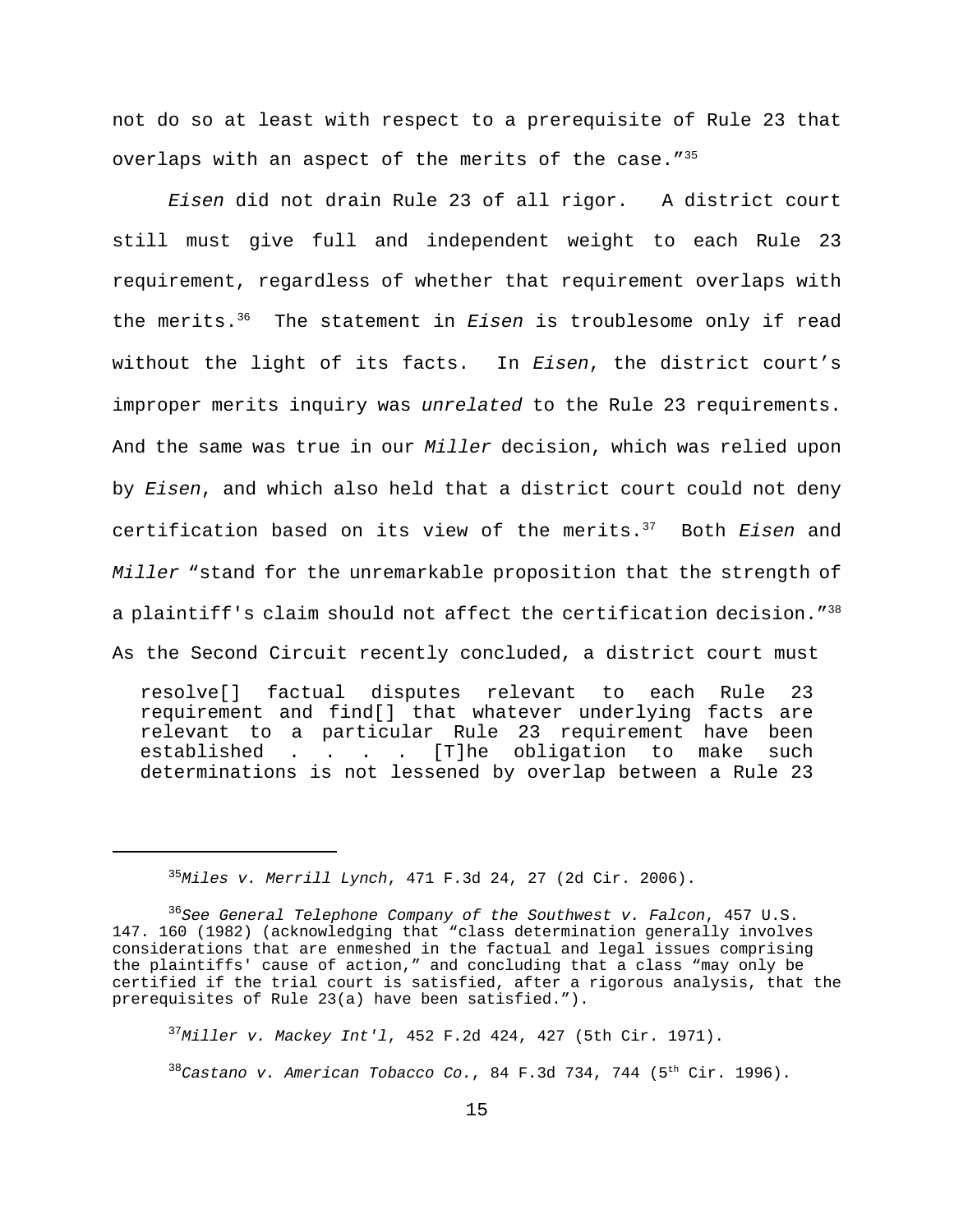requirement and a merits issue, even a merits issue that is identical with a Rule 23 requirement.<sup>39</sup>

The answer to our first question, then, lies at the intersection of *Greenberg* and *Unger*. *Greenberg* holds that loss causation is a fraud-on-the-market prerequisite. *Unger* mandates "a complete analysis of fraud-on-the-market indicators" at the class certification stage, insisting that district courts "find" the facts favoring class certification. We hold hence that loss causation must be established at the class certification stage by a preponderance of all admissible evidence.<sup>40</sup>

Plaintiffs respond that the question of loss causation requires only a generalized inquiry into whether the misrepresentation moved the stock, an inquiry common to all members of the class. Pressing this point at oral argument, plaintiffs urged that it was inappropriate to address loss causation at the class-certification stage because loss causation necessarily predominates, unlike individualized questions of reliance.

We might agree, if loss causation were only empirical proof of materiality, unmoored from the question of classwide reliance. Yet we have explained that the refutation of loss causation "more

<sup>39</sup>*Miles*, 471 F.3d at 41.

 $^{40}$ This is not to say that loss causation, as an element of a 10b-5 claim, cannot be reexamined at summary judgment.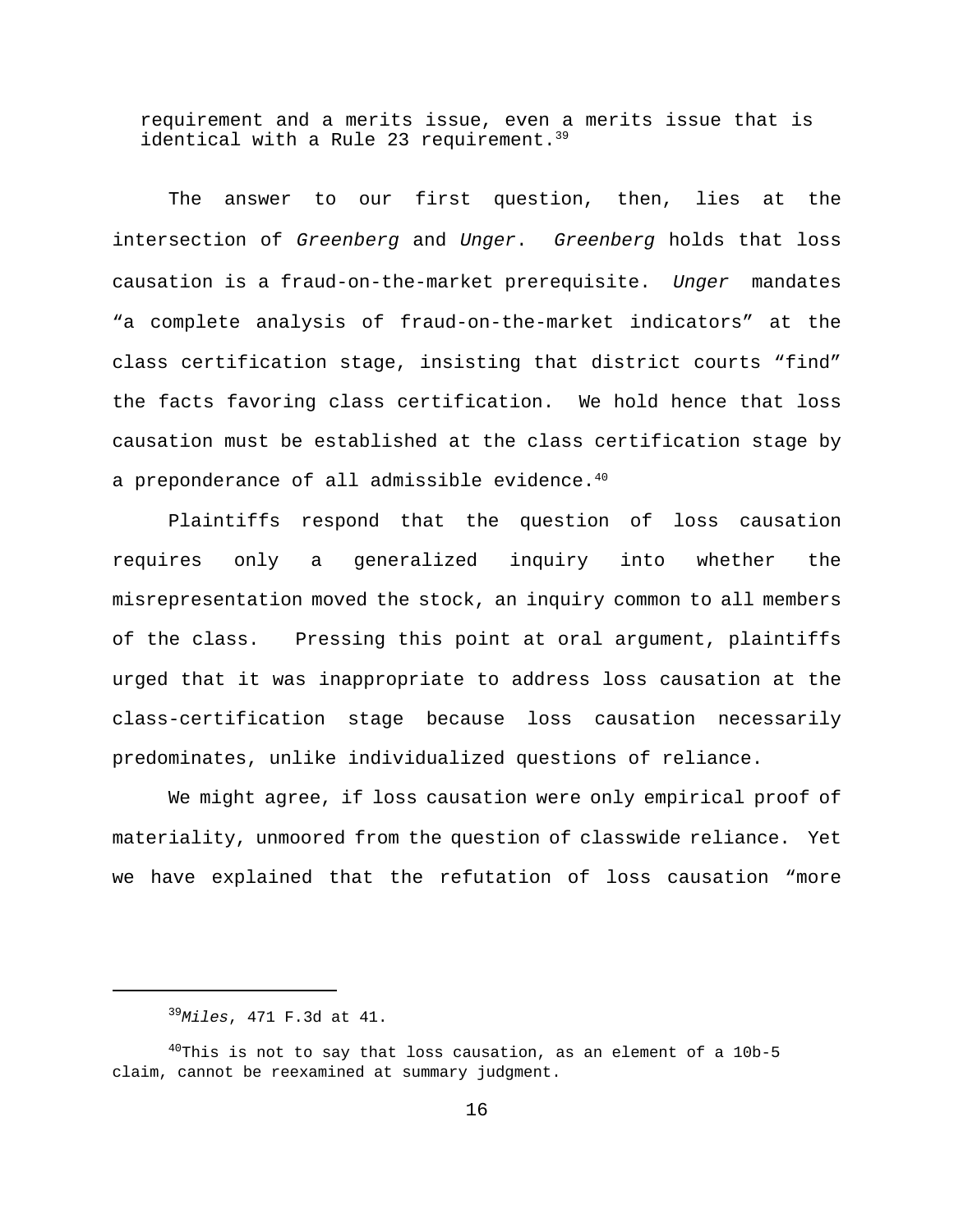appropriately relates to the element of reliance. $141$  This is because loss causation speaks to the semi-strong efficient market hypothesis on which classwide reliance depends, as we will explain.

The assumption that every material misrepresentation will move a stock in an efficient market is unfounded, at least as market efficiency is presently measured. There are two additional explanations, besides immateriality, for why a misrepresentation might fail to effect the stock price, both relevant to classwide reliance. First, it might be that even though the market for the defendant's shares has been demonstrated efficient by the usual indicia, $42$  the market is actually inefficient with respect to the particular type of information conveyed by the material misrepresentation, *i.e.* analysts and market makers do poorly at digesting line-count information. Thus our approach gives effect to information-type inefficiencies, recognizing that "the market price of a security will not be uniformly efficient as to all types

<sup>41</sup>*Nathenson*, 267 F.3d at 415. This relationship is foremost an artifact of the common law's influence on 10b-5 actions, yet it persists for good reason. *See Schlick v. Penn Dixie*, 507 F.2d 374 (2d Cir. 1974); *Huddleston v. Herman & MacLean*, 640 F.2d 549 (5th Cir. 1981), *reversed in part Herman & MacLean v. Huddleston*, 459 U.S. 375 (1983).

 $42$ These include "(1) the average weekly trading volume expressed as a percentage of total outstanding shares; (2) the number of securities analysts following and reporting on the stock; (3) the extent to which market makers and arbitrage[]rs trade in the stock;  $(4)$  the company's eligibility to file SEC registration Form S-3; (5) the existence of empirical facts showing a cause and effect relationship between unexpected corporate events or financial releases and an immediate response in the stock price; (6) the company's market capitalization; (7) the bid-ask spread for stock sales; and (8) float, the stock's trading volume without counting insider-owned stock." *Bell v. Ascendant Solutions, Inc.*, 422 F.3d 307, 313 (5th Cir. 2005).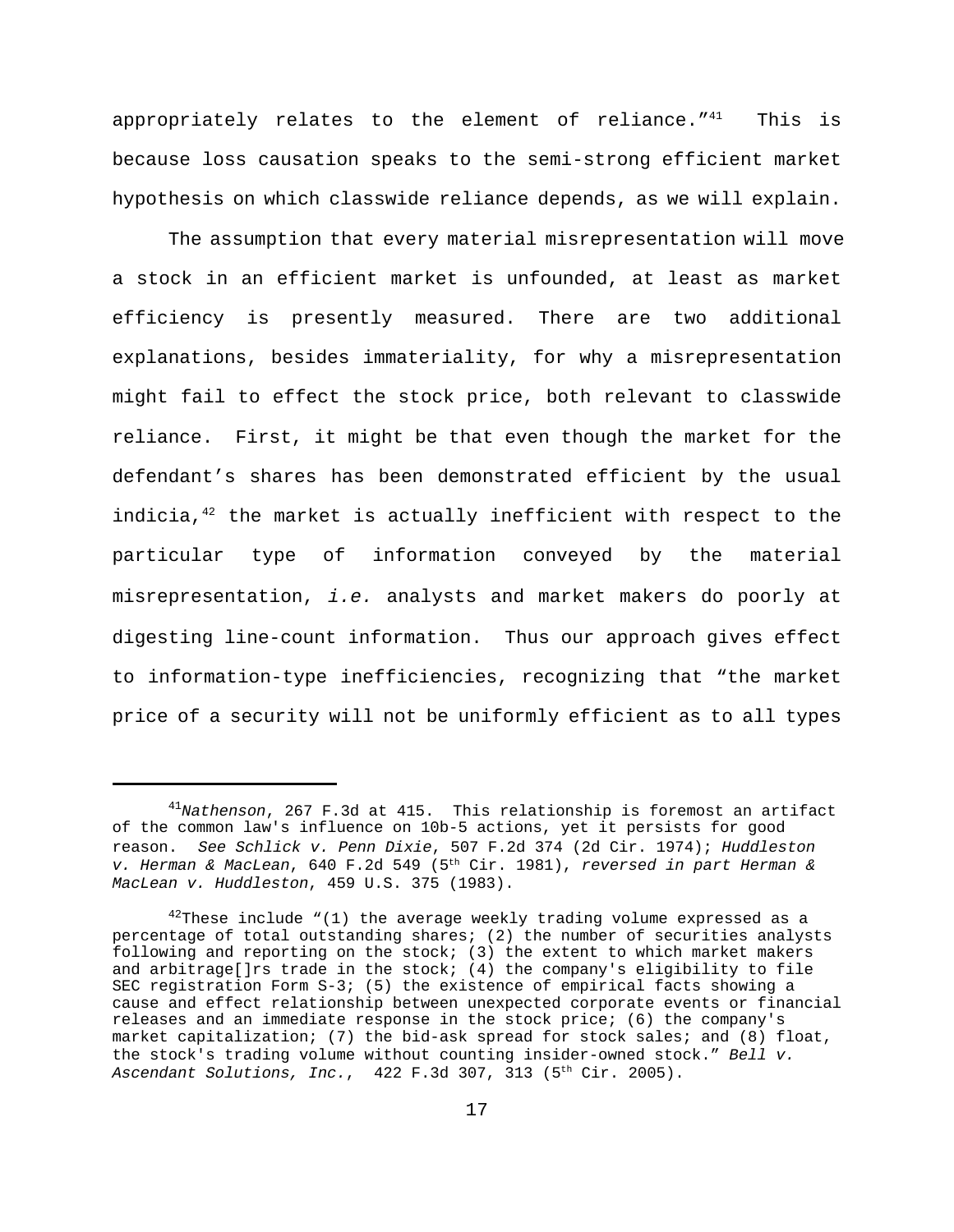of information."<sup>43</sup> A second possible explanation for a misrepresentation's failure to move the market is that the market was strong-form efficient with respect to that type of information, *i.e.*, due to insider trading, the restated line count was reflected by the stock price well before the 4Q01 corrective disclosure. Both explanations resist application of the semi-strong efficientmarket hypothesis, the theory on which the presumption of classwide reliance depends. This court honors both theory and precedent in requiring plaintiffs to demonstrate loss causation before triggering the presumption of reliance. The trial court erred in ruling that the class certification stage is not the proper time for defendants to rebut lead Plaintiffs' fraud-on-the-market presumption.

### B

The legal error immediately identified, however, does not alone dictate vacatur in this case, as the trial court, out of caution perhaps, did not premise its analysis on its misunderstanding of the law. Indeed, the trial court's memorandum opinion applies *Greenberg* and weighs all evidence, both for *and against* loss causation, in concluding that "it is more likely than not that a significant part of the stock decline causing the putative Class's loss is attributable to the line count corrective

<sup>43</sup>*See, e.g.*, Jonathan R. Macey & Geoffrey P. Miller, *Good Finance, Bad Economics: An Analysis of the Fraud-on-the-Market Theory*, 42 Stan. L. Rev. 1059, 1083 (1990).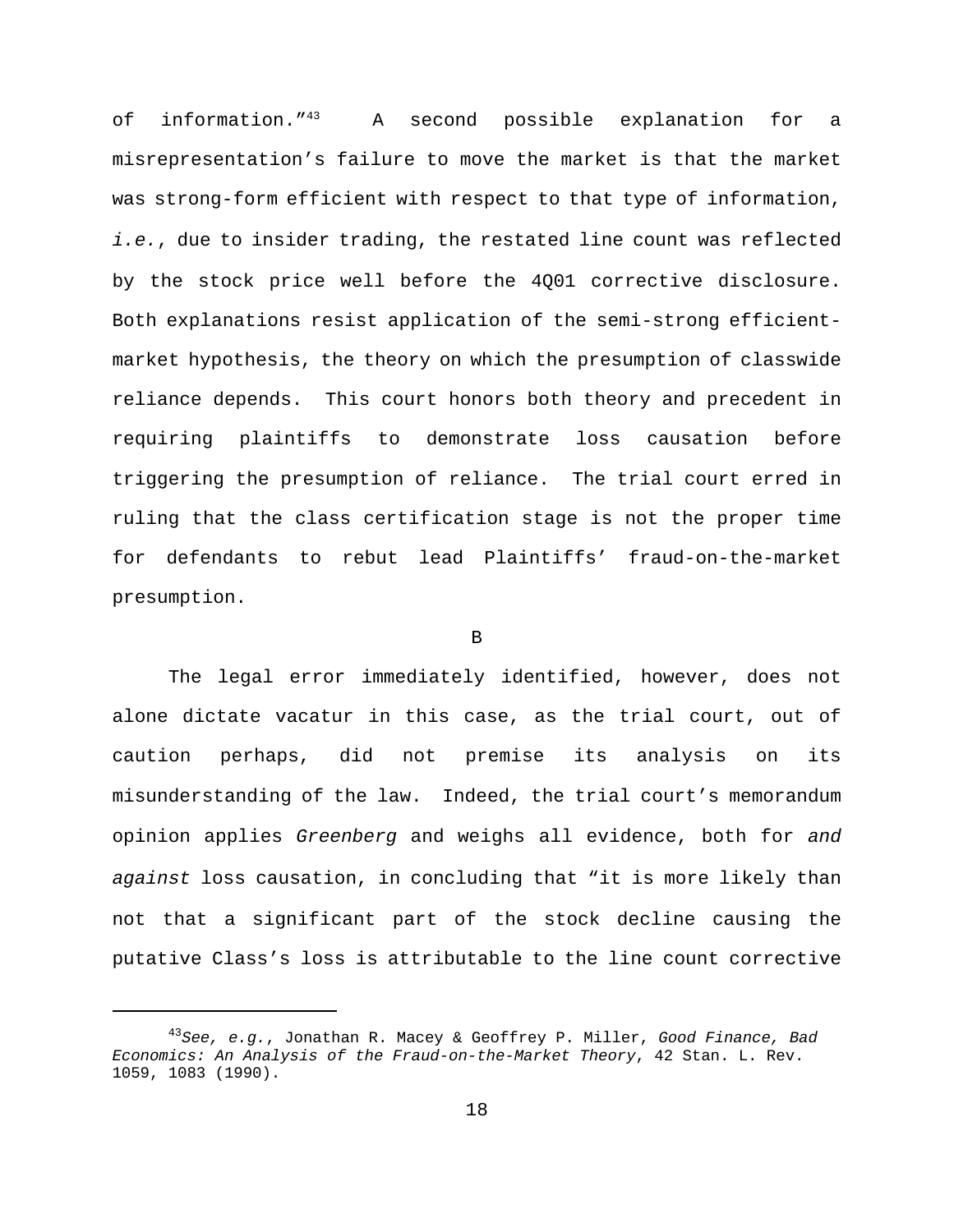disclosure." We vacate because this factual conclusion is untenable. The plaintiff's expert report did not establish loss causation, and the district court abused its discretion in certifying the class.

As we explained above, when unrelated negative statements are announced contemporaneous of a corrective disclosure, the plaintiff must prove "that it is more probable than not that it was this negative statement, and not other unrelated negative statements, that caused a significant amount of the decline."<sup>44</sup> We will not attempt to quantify what fraction of a decline is "significant." We note only that, under these circumstances, proof of a corrective disclosure's significant contribution to a price decline demands a peek at the plaintiff's damages model — an empirically-based inquiry, not speculation about materiality alone. Yet plaintiffs' evidence on this point consists chiefly of analyst commentary. For example, after the line-count restatement, James Ott at Hibernia Southcoast Capital cautioned,

Unfortunately, Bears will have additional fodder during 1Q02, as [Allegiance] scrubbed their databases and found some differences in line count between billing and order management platforms . . . In light of 'Enron-itis,' we believe an increasingly skeptical market will have a negative view of this adjustment . . . Unfortunately, the line revision will cloud the company's otherwise strong performance.

And at BB&T Capital Markets, an analyst groused,

The magnitude of this [line count] adjustment (12% of total) makes it difficult to swallow . . . Given the issues

<sup>44</sup>*Greenberg*, 364 F.3d at 666.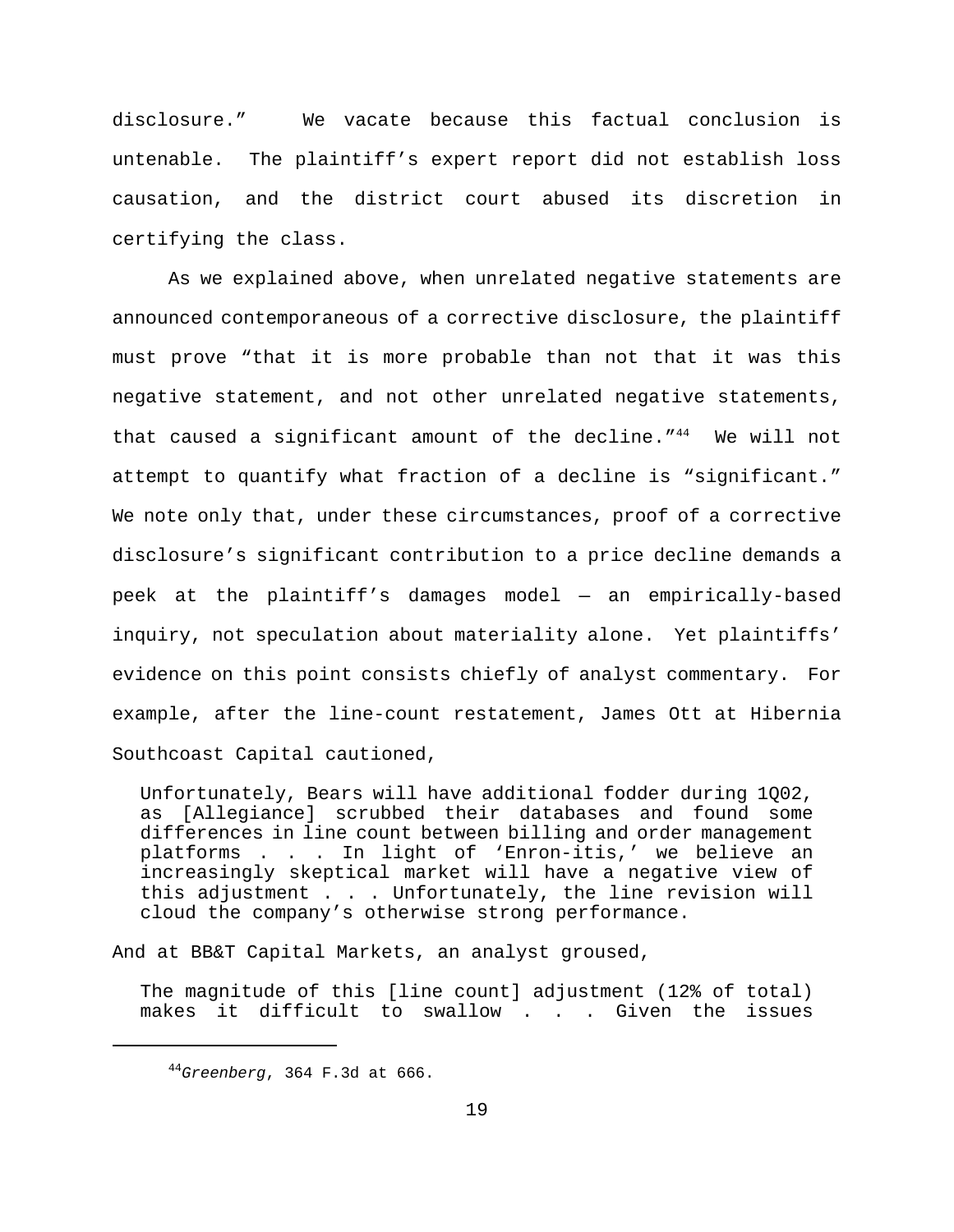surrounding accounting today, the timing of such an adjustment could not be worse.

Plaintiffs cite several other such reports — one calls the linecount restatement "a yellow flag," and another suggests that "the Street is completely unwilling to listen to management explanations."

Defendants respond in kind, with more analyst quotes, including one from lead plaintiff Brett Messing, who reported in a May 15, 2002 column for RealMoney.com that "Allegiance's stocks and bonds are trading at distressed levels because of fears of a revenue covenant violation,  $45$  a more hostile regulatory environment, and customer churn." Notably Messing did not mention the linecount restatement and named Allegiance's management team "the industry's best." Similarly, Danny Zito at Lehman Brothers was concerned not with the line-count adjustment, which he opined was troubling only because it raised concerns with Allegiance's back office operations, but with Allegiance's "potential revenue covenant violation risk." Finally, James Ott at Hibernia, the same analyst quoted extensively by the plaintiffs, also reported that "[n]o material change ha[d] occurred fundamentally in ALGX's business," and explained that "the vast majority of the revisions were definitional rather than functional."

The plaintiffs have the better of this exchange, but nonetheless, their evidence is little more than well-informed

<sup>&</sup>lt;sup>45</sup>A prescient observation indeed.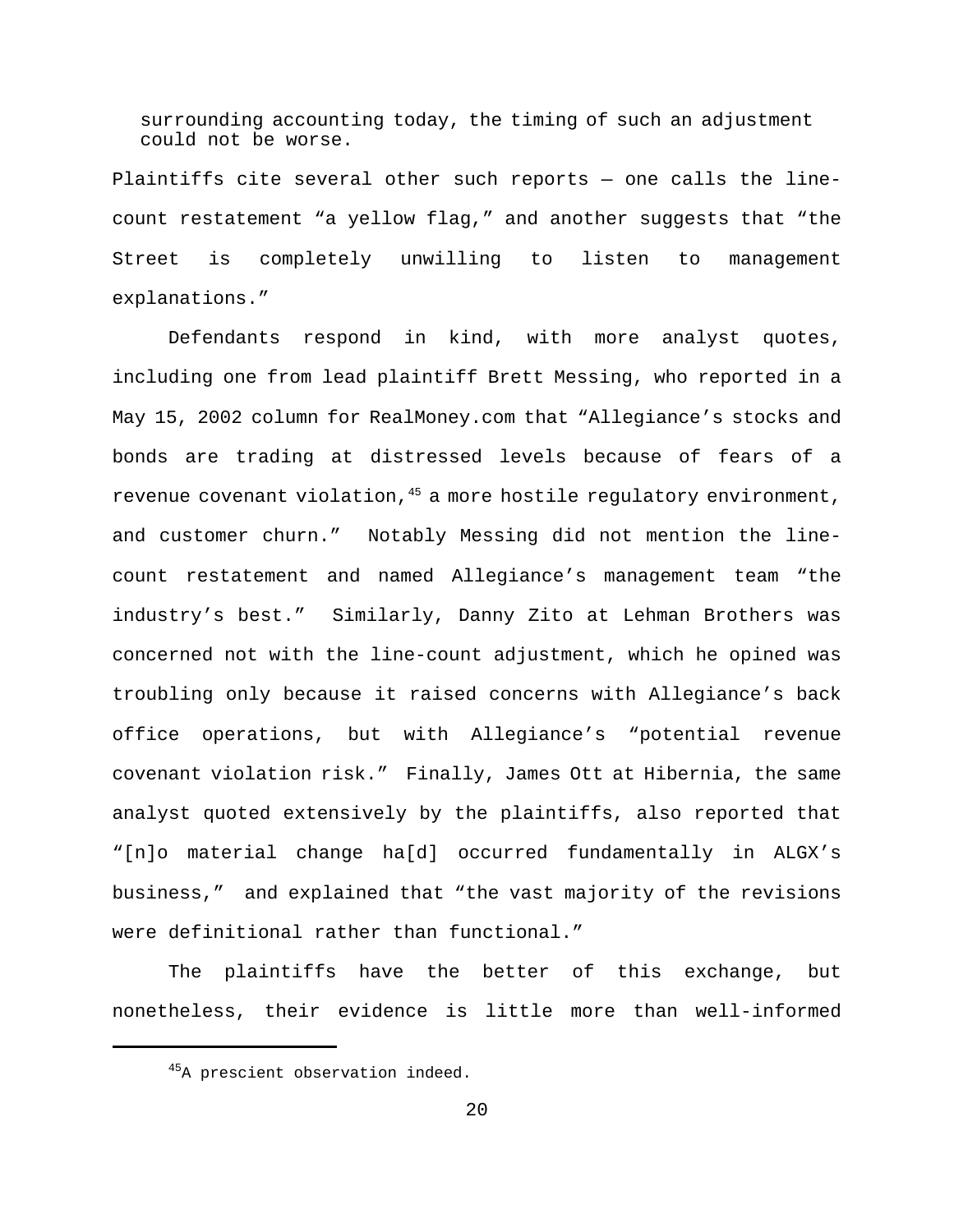speculation. To prove loss causation, and thereby trigger the presumption of reliance, plaintiffs must do better. The plaintiffs' expert does detail event studies supporting a finding that Allegiance's stock reacted to the *entire bundle* of negative information contained in the 4Q01 announcement, but this reaction suggests only market efficiency, not loss causation, for there is no evidence linking the *culpable* disclosure to the stock-price movement. When multiple negative items are announced contemporaneously, mere proximity between the announcement and the stock loss is insufficient to establish loss causation.

Plaintiff's expert, in her rebuttal, disagrees, but offers as evidence only the raw opinion of analysts, without supporting study of the market at issue — such as now common use of basic principles of econometrics. The expert's own concluding paragraph advised that her work was incomplete: "It is possible with further analyses to quantify the portion of the decline caused by the restated line count. However, Counsel has advised me that the quantification of damages is not appropriate at this stage of the litigation." So this is less of a dispute over what showing must be made, and more a dispute over when.

Something like the expert's "further analyses" is what is missing. While counsel is correct that *quantification* of damages is presently unnecessary – *i.e.* proof that some percentage of the drop was attributable to the corrective disclosure – the plaintiffs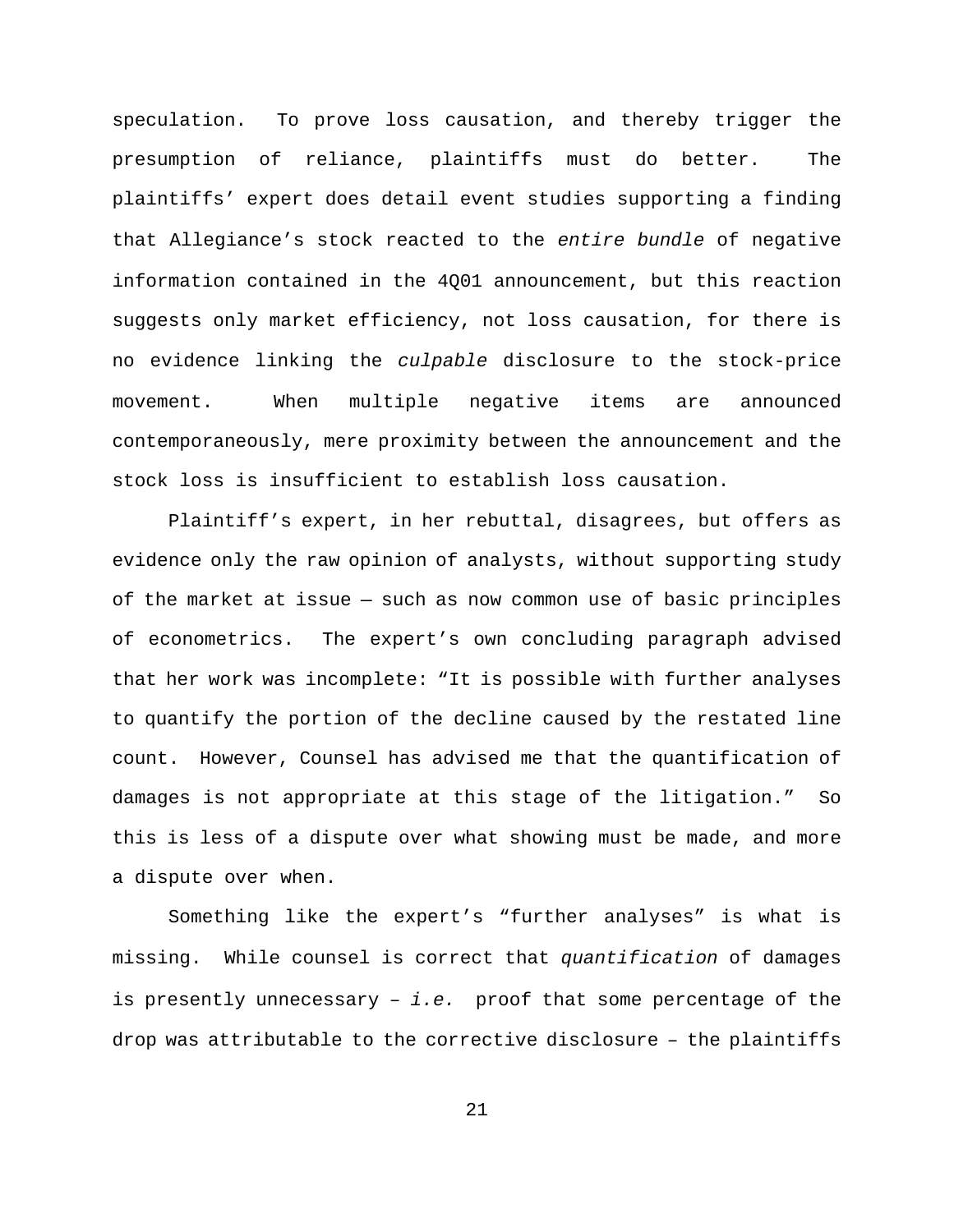must, in order to establish loss causation at this stage, offer some empirically-based showing that the corrective disclosure was more than just present at the scene.<sup>46</sup> And this burden cannot be discharged by opinion bereft of the analysis plaintiff's own expert conceded was necessary, albeit in her counsel's view at a later stage. The class certification decision bears due-process concerns for both plaintiffs and defendants, $47$  and an empirical inquiry into loss causation better addresses these concerns than an impenetrable finding akin to a reasonable man assessment. And analyst speculation about materiality, while better informed than a layman, more closely resembles the latter. At least when multiple negative items are contemporaneously announced, we are unwilling to infer loss causation without more. In sum, only a medical doctor who has either conducted a post-mortem or reviewed the work of another who did so, may credibly opine about the cause of death. We do not insist upon event studies to establish loss causation, helpful though they may be. We hold only that the opinions of these analysts, without reference to any post-mortem data they have reviewed or conducted, is insufficient here.

Because plaintiffs have failed to trigger the presumption of reliance provided by the fraud-on-the-market theory, the class fails and we must vacate the order of certification.

<sup>46</sup>*Greenberg*, 364 F.3d at 666.

<sup>47</sup>*Unger*, 401 F.3d at 320–21.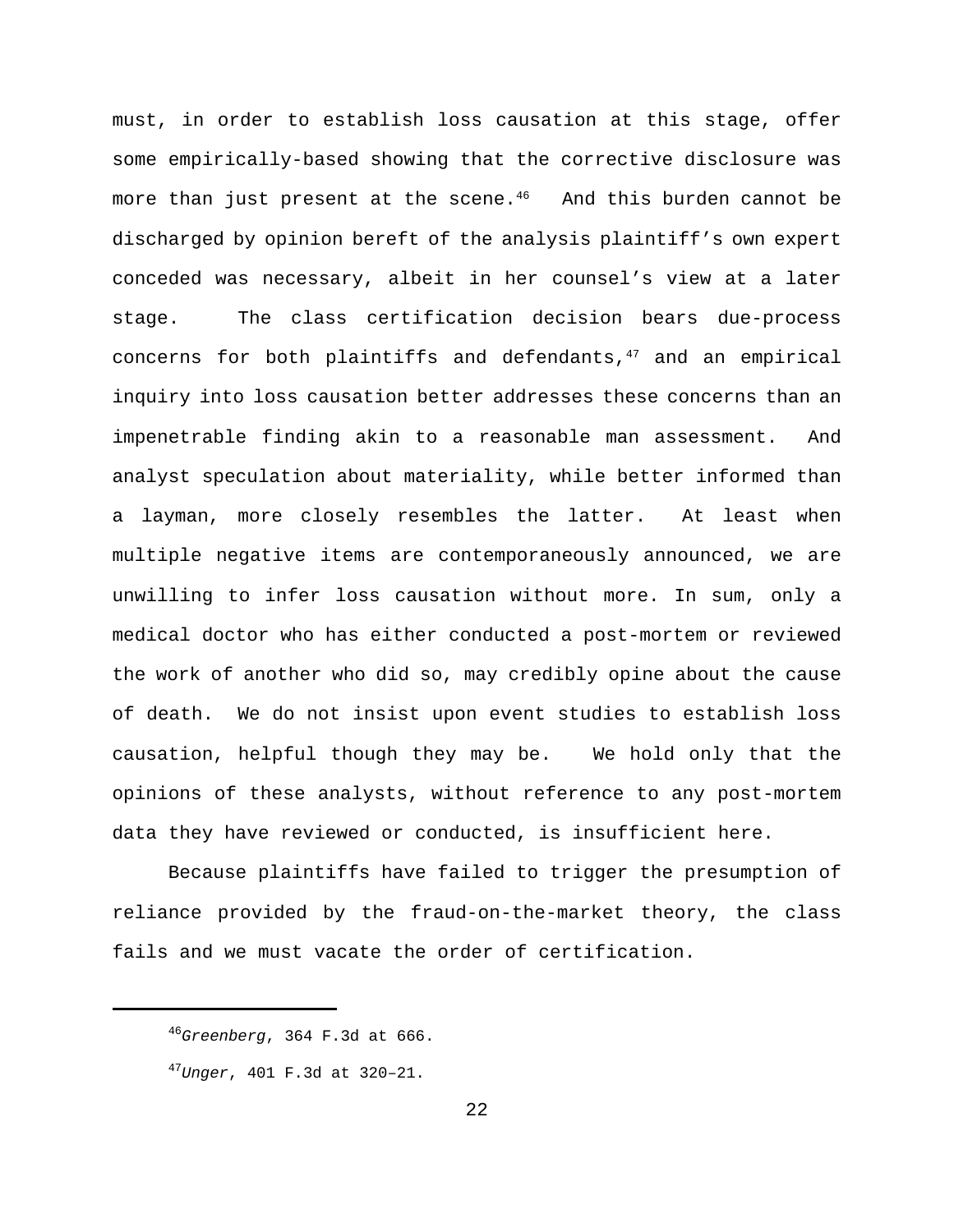We VACATE and REMAND for further proceedings consistent with this opinion.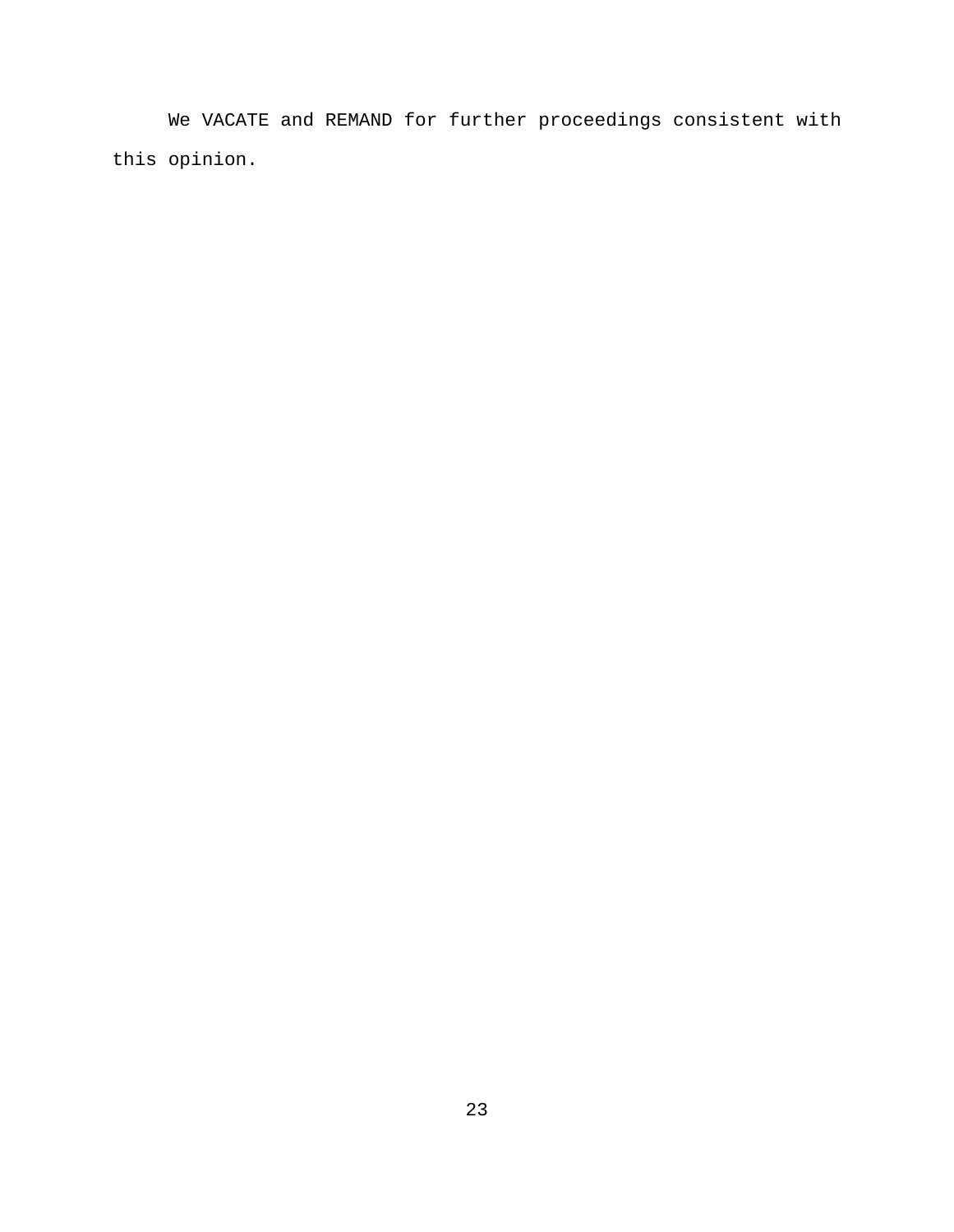DENNIS, CIRCUIT JUDGE, DISSENTING:

I respectfully dissent.

In this appeal from the district court's order granting class action certification, the majority departs drastically from the Supreme Court's decision in Basic, Inc. v. Levinson, 485 U.S. 224 (1985), which held that securities class action plaintiffs are entitled to a rebuttable presumption of reliance, or transaction causation, if the plaintiffs traded in the stock at issue during the proposed class period in reliance on the integrity of the price set by an open and efficient market. The majority instead holds that plaintiffs are entitled to Basic's presumption of reliance only if they also prove loss causation, that is, if they prove by a preponderance of all admissible evidence that the defendants' alleged misrepresentations were the proximate cause of the plaintiffs' economic loss. The majority's decision is, in effect, a breathtaking revision of securities class action procedure that eviscerates Basic's fraud-on-the-market presumption, creates a split from other circuits by requiring mini-trials on the merits of cases at the class certification stage, and effectively overrules legitimately binding circuit precedents.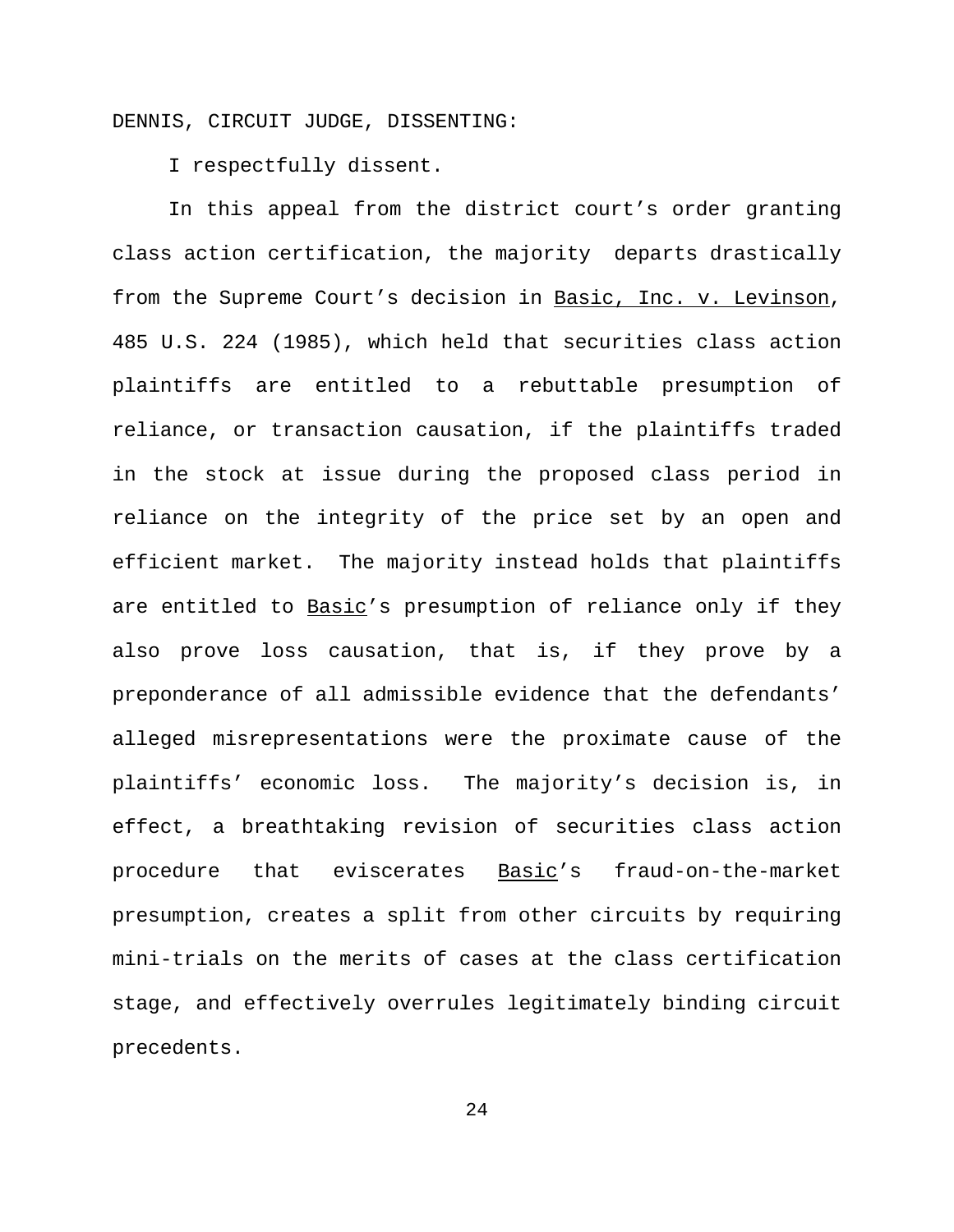I also respectfully dissent from the majority's conclusion that the district court abused its discretion in certifying this class action. The majority found that the plaintiffs' evidence was insufficient to establish that the decline in Allegiance's share price was related to Allegiance's disclosure that it had overstated its line count figures, but the majority conducted what appears to have been a de novo, rather an abuse of discretion, review of the evidence in order to make that determination. In my opinion, the district court did not abuse its discretion in making the factual findings necessary to its certification of the case.

# **I.**

The majority opinion relies heavily on this court's earlier decision in Greenberg v. Crossroads Systems, Inc., 364 F.3d 657 (5th Cir. 2004), which, the majority urges, establishes that "we require plaintiffs to establish loss causation in order to trigger the fraud-on-the-market presumption." Supra at 8; see also supra at 16. As I discuss in greater detail below, Greenberg says no such thing. Neither Greenberg nor any other decision of this court holds that proof of loss causation is part of the fraud-on-the-market presumption. The majority's holding to the contrary amounts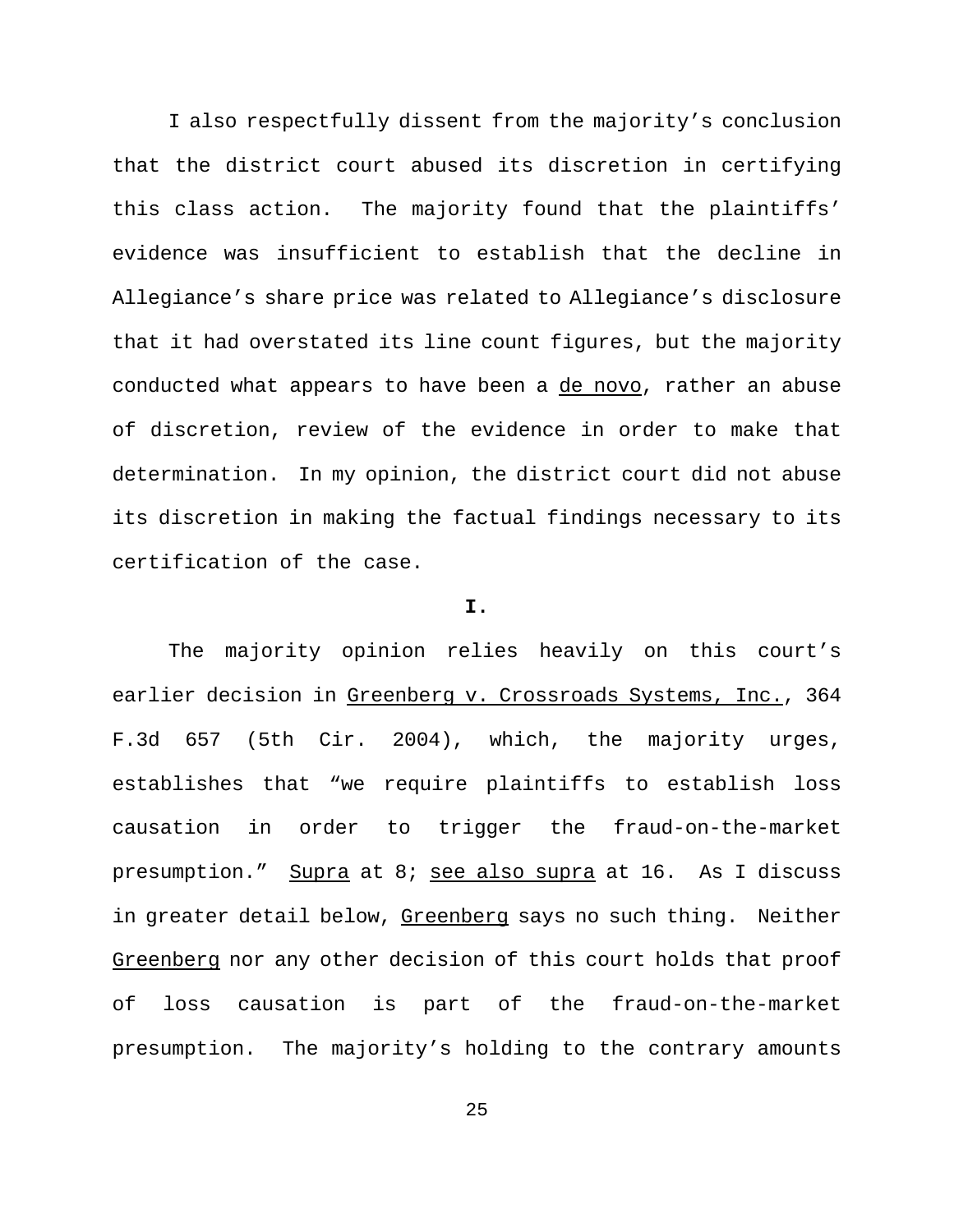to a profound modification of Greenberg. See infra Part II.

Moreover, by its decision today the majority aggravates the already serious and unwarranted departure that Greenberg made from both Basic and prior circuit precedent.<sup>1</sup> In Basic, the Supreme Court held that securities plaintiffs could satisfy the reliance element of a Section 10(b) claim through the fraud-on-the-market theory. See Basic, 485 U.S. at 250. The fraud-on-the-market theory essentially permits plaintiffs to establish the element of reliance by showing (1) that the market for the securities in question was efficient and (2) that they traded in reliance on the integrity of the market price for the securities. See id. at 241-42 ("'The fraud on the market theory is based on the hypothesis that, in an open and developed securities market, the price of a company's stock is determined by the available material information regarding the company and its business . . . . Misleading statements will therefore defraud purchasers of stock even if the

<sup>&</sup>lt;sup>1</sup>I have recently arqued at length that Greenberg irreconcilably conflicts with both Basic and this court's prior fraud-on-the-market case law. See Regents of the Univ. of Cal. v. Credit Suisse First Boston (USA), Inc., --- F.3d -- --, 2007 WL 816518, at \*22-24 (5th Cir. 2007)(Dennis, J., concurring in the judgment).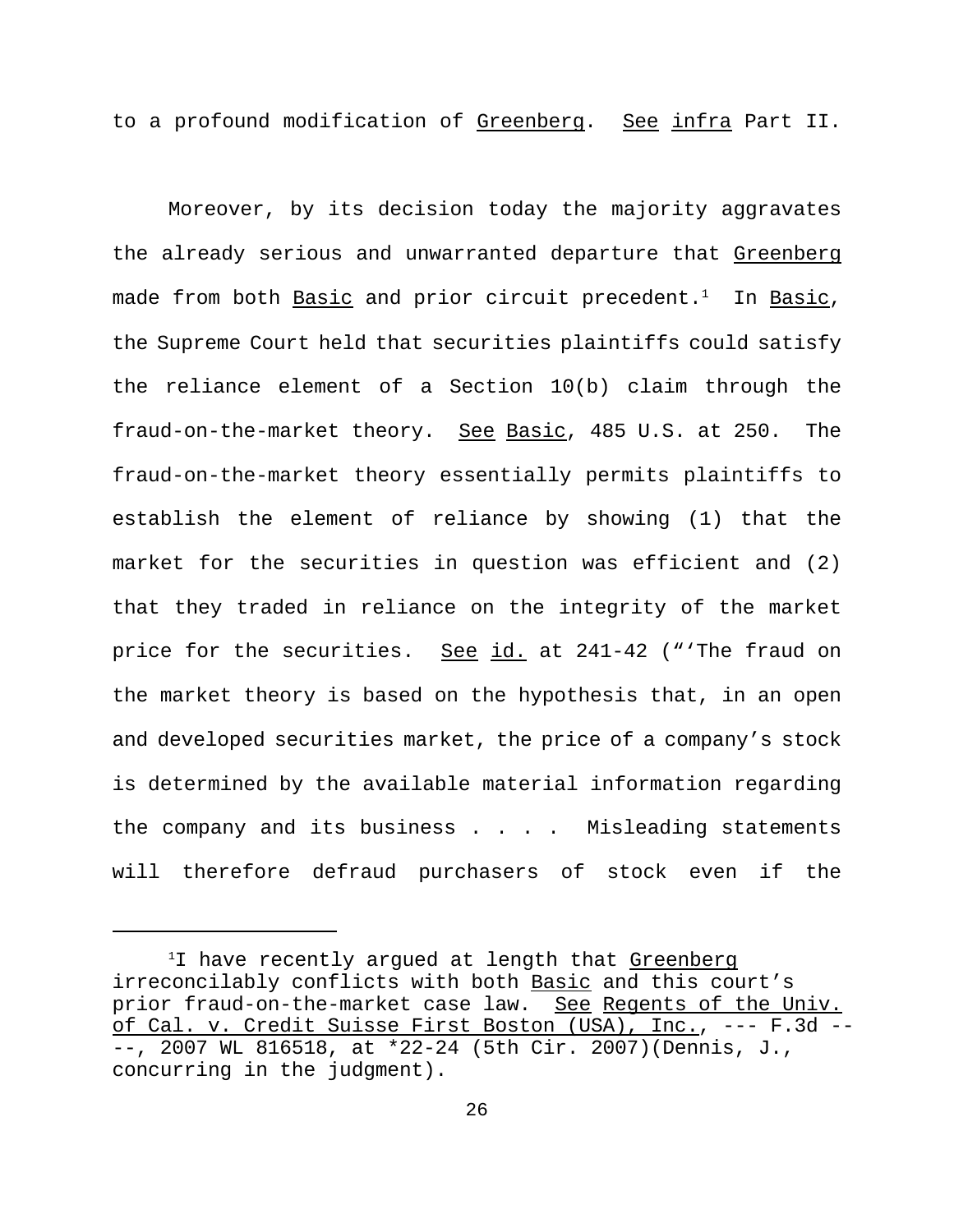purchasers do not directly rely on the misstatements.'") (quoting Peil v. Speiser, 806 F.2d 1154, 1160-61 (3d Cir. 1986)); id. at 247 ("[W]here materially misleading statements have been disseminated into an impersonal, well-developed market for securities, the reliance of individual plaintiffs on the integrity of the market price may be presumed.").

The Basic court also held that the fraud-on-the-market presumption is rebuttable, but it made it plain that the defendant bears the burden of establishing that the presumption should not apply:

[a]ny showing that severs the link between the alleged misrepresentation and either the price received (or paid) by the plaintiff, or his decision to trade at a fair market price, will be sufficient to rebut the presumption of reliance. For example, if [defendants] could show that the "market makers" were privy to the truth about the merger discussions here with Combustion, and thus that the market price would not have been affected by their misrepresentations, the causal connection could be broken: the basis for finding that the fraud had been transmitted through market price would be gone.

Id. at 248 (emphasis added).

Up until our decision in Greenberg in 2004, this court consistently recognized Basic's holding that the defendant has the burden of rebutting the fraud-on-the-market presumption. See Nathenson v. Zonagen Inc., 267 F.3d 400, 413 (5th Cir. 2001); Fine v. Am. Solar King Corp., 919 F.2d 290, 299 (5th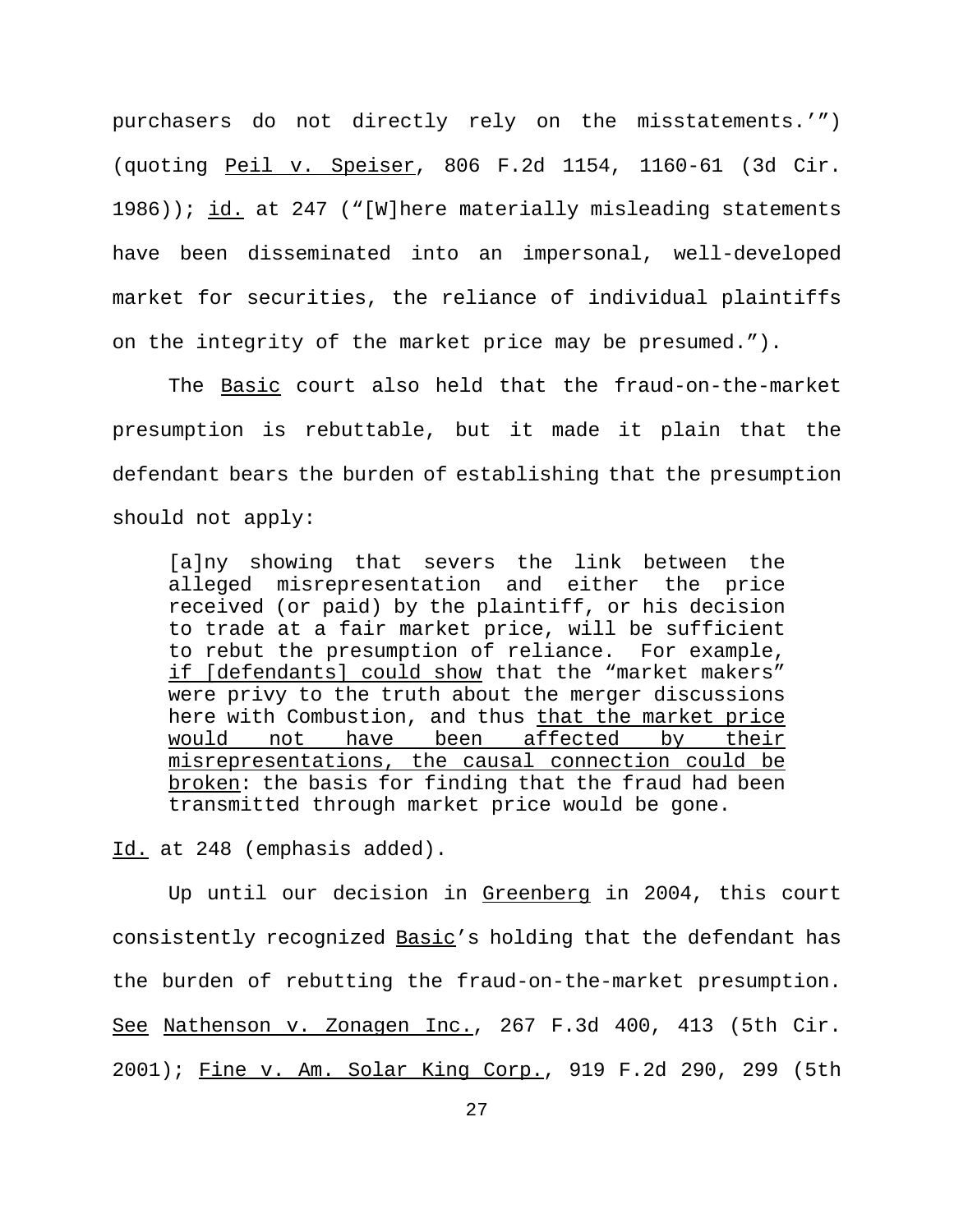Cir. 1990); see also Lehocky v. Tidel Techs., Inc., 220 F.R.D. 491, 505 (S.D. Tex. 2004). Two years after Basic, this court held that there are three ways in which a defendant can rebut the presumption: by showing "(1) that the nondisclosures did not affect the market price, or (2) that the Plaintiffs would have purchased the stock at the same price had they known the information that was not disclosed; or (3) that the Plaintiffs actually knew the information that was not disclosed to the market." Fine, 919 F.2d at 299.

The Greenberg panel itself began by correctly describing Basic's presumption of reliance in favor of the plaintiff and recognizing that Basic places the burden of rebutting the presumption on the defendant.<sup>2</sup> See Greenberg, 364 F.3d at 661-62. Later in its opinion, however, the Greenberg panel erroneously concluded, contrary to both Basic and this court's prior decisions, $3$  that securities plaintiffs cannot invoke the fraud-on-the-market presumption unless they first affirmatively

<sup>&</sup>lt;sup>2</sup>Unlike this case, Greenberg did not involve a motion for class certification, but was instead an appeal from a grant of summary judgment. See Greenberg, 364 F.3d at 661.

<sup>3</sup>In Regents of the University of California, I explained why Greenberg is not a correct interpretation of this court's precedent. See --- F.3d at ----, 2007 WL 816518, at \*23-24 (Dennis, J., concurring in the judgment).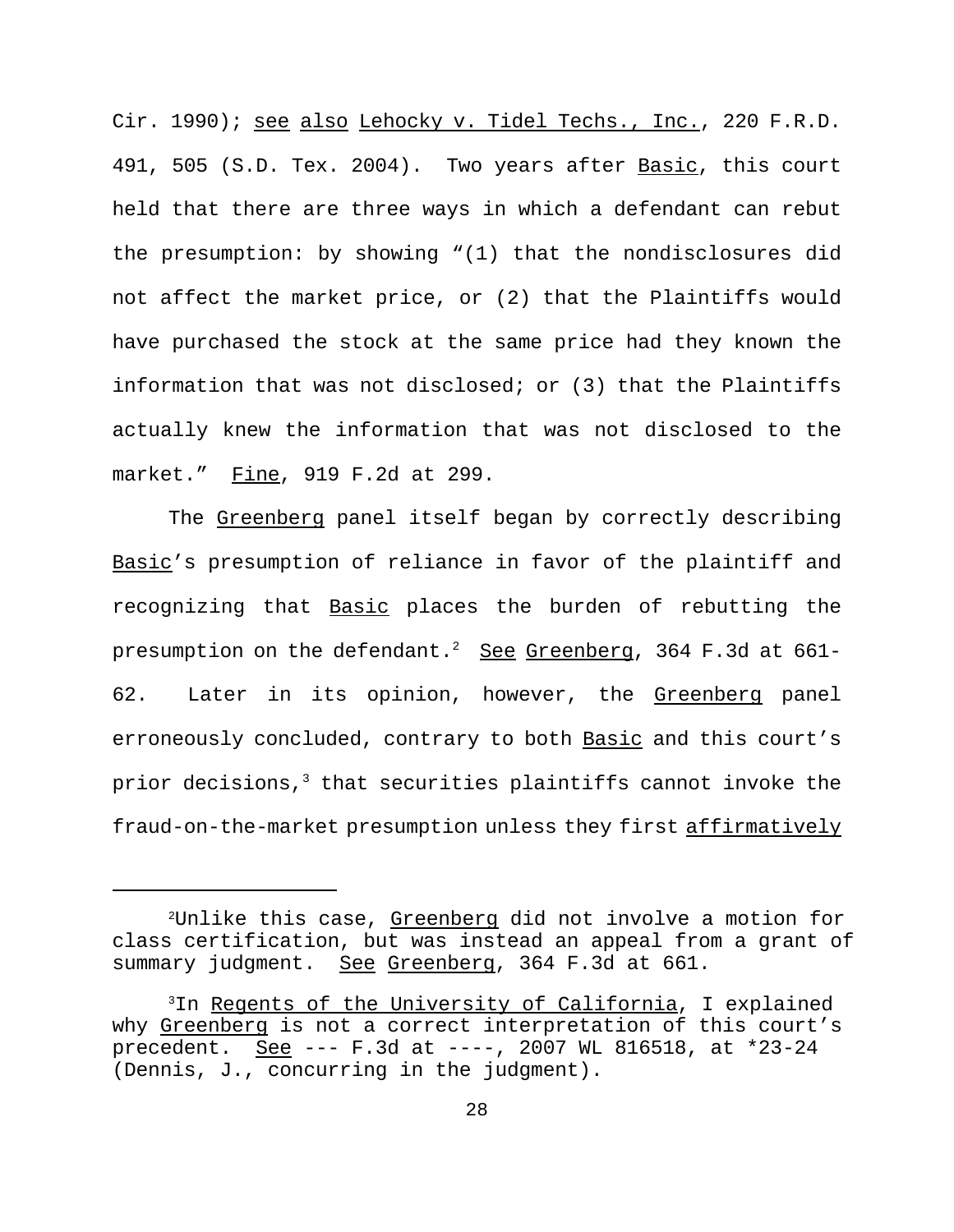show that the market price of the stock actually moved in response to either the defendants' alleged misrepresentation or a corrective disclosure. See Greenberg, 364 F.3d at 663 (noting that plaintiffs must show "actual movement of [the] stock price" in order to trigger the fraud-on-the-market presumption). Thus, instead of recognizing, in accord with Basic, that the plaintiffs were entitled to a presumption of reliance by virtue of simply trading in an efficient market, Greenberg placed on the plaintiffs the additional burden of showing that the misrepresentation or the corrective disclosure moved the market price.

The conflict between Basic and Greenberg is inescapable. Under Basic, the court is to presume that the defendant's material misstatement distorted the market price of the stock at issue. See Basic, 485 U.S. at 247 ("Because most publicly available information is reflected in market price, an investor's reliance on any public material misrepresentations, therefore, may be presumed for purposes of a Rule 10b-5 action."); Nathenson, 267 F.3d at 415 ("[T]here is generally a presumption that potentially significant publicly disseminated information is reflected in the price of stock traded on an efficient market  $\ldots$  . . . . . . . Greenberg, however,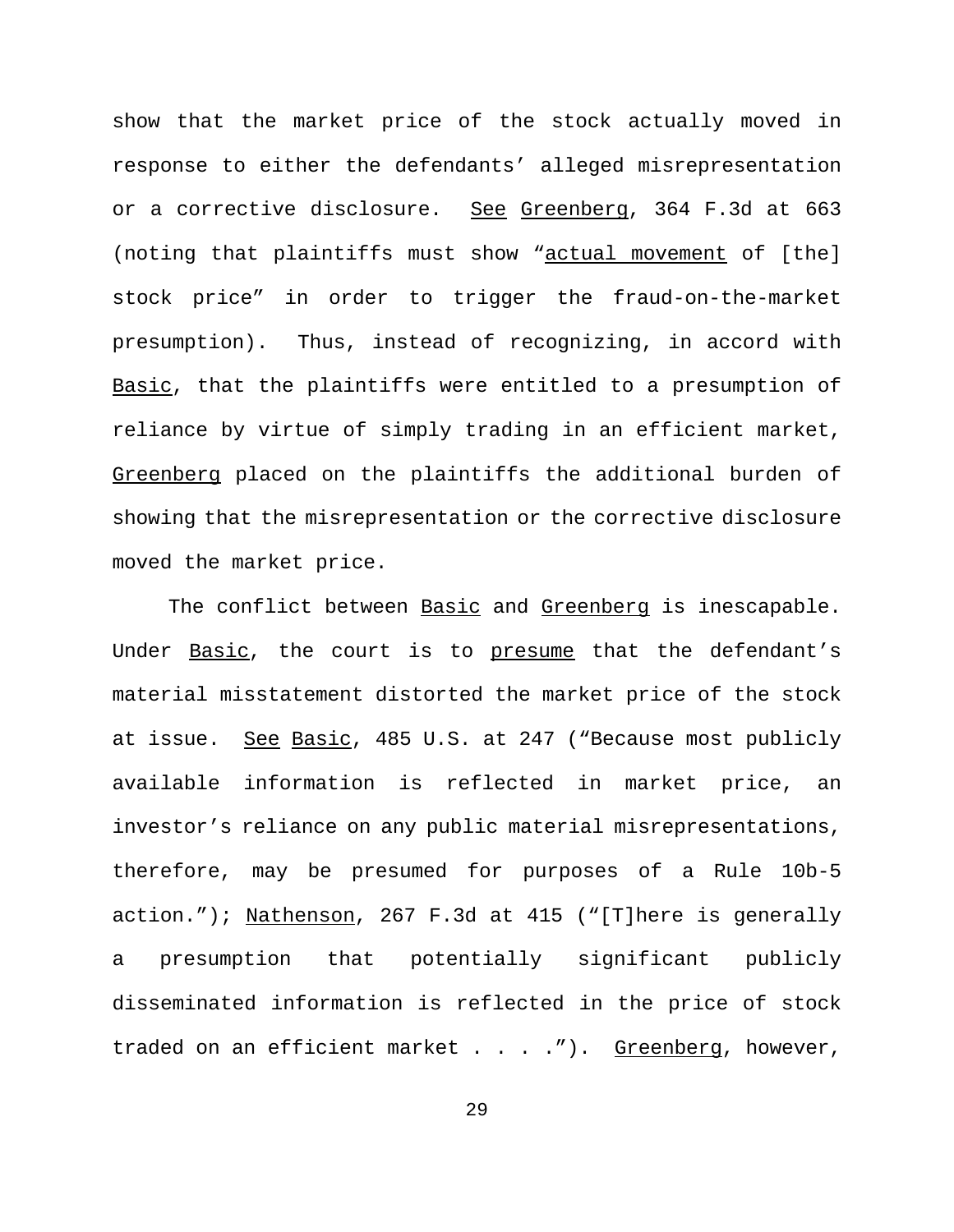subverts the fraud-on-the-market presumption by requiring the plaintiffs to prove, as a precondition to the application of the presumption, the very facts that are to be presumed under Basic  $(i.e., that the defendant's material misrepresentation$ was reflected in the stock price). As a result, Greenberg effectively relieves the defendant of its burden under Basic to rebut the fraud-on-the-market presumption. See Regents of the Univ. of Cal., --- F.3d ----, 2007 WL 816518, at \*23-24 (Dennis, J., concurring in the judgment).

Confronted with the argument that Greenberg improperly shifts the Basic burden, changing it from a defendant's right of rebuttal to a plaintiff's burden of proof, the majority makes a meager effort to claim that both Greenberg and today's decision are somehow compatible with Basic's command that it falls to the defendant to rebut the presumption of reliance. The majority attempts to recharacterize the Basic presumption as a sort of "bursting bubble" presumption, e.g., one that "disappears if anything to the contrary is placed before the court." United States v. Zavala, 443 F.3d 1165, 1169 (9th Cir. 2006); cf. Black's Law Dictionary 211 (8th ed. 2004) (defining the "bursting bubble theory" as "[t]he principle that a presumption disappears once the presumed facts have been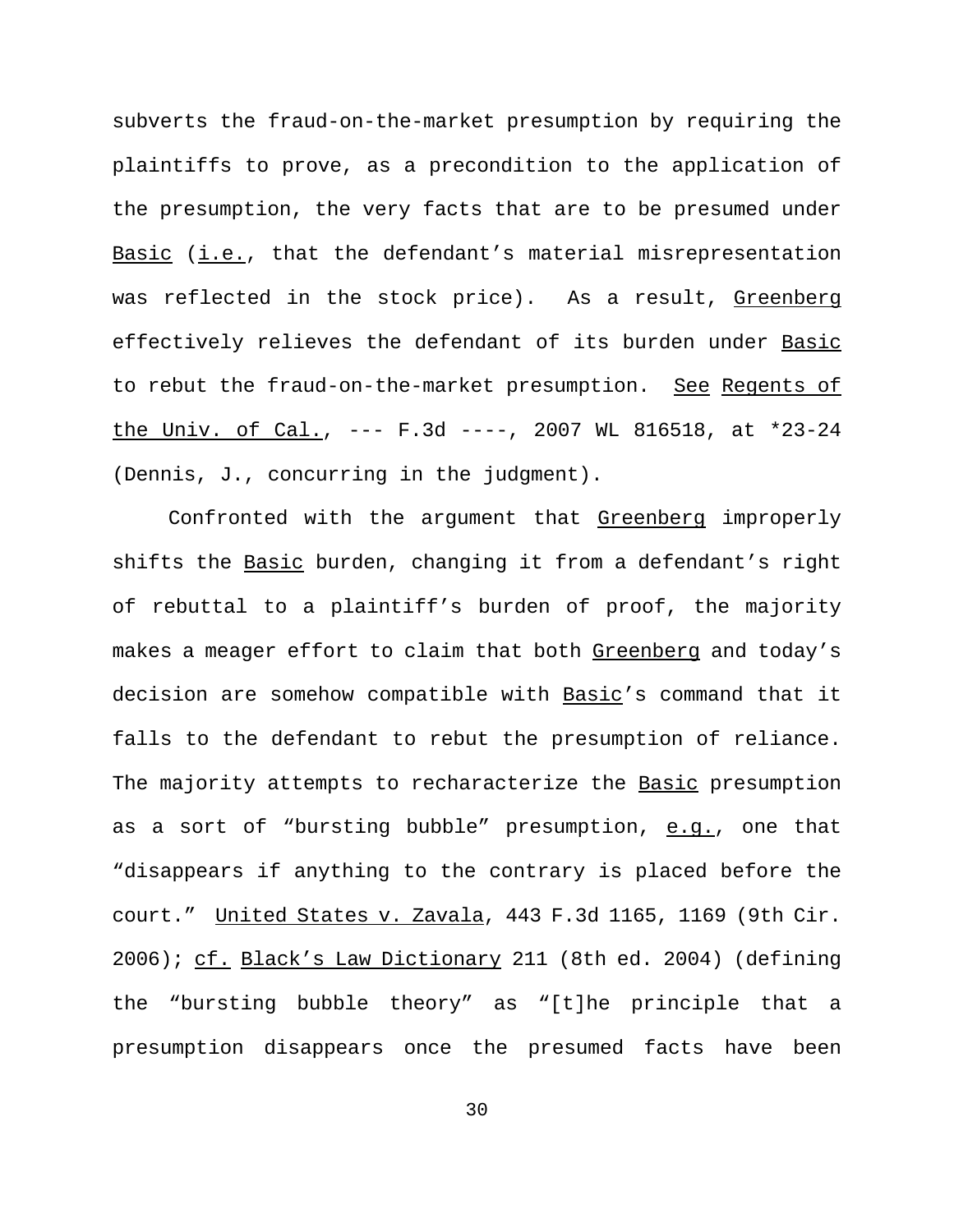contradicted by credible evidence"). The majority posits that "[a]s a matter of practice, the oft-chosen defensive move is to make 'any showing that severs the link' between the misrepresentation and the plaintiff's loss; to do so rebuts on arrival the plaintiff's fraud-on-the-market theory." Supra at 9. Although the majority conspicuously neglects to explain what type of evidence a defendant would have to produce to meet its standard, the clear implication is that, in the majority's view, the **Basic** presumption evaporates as soon as a defendant simply introduces a mere possibility the defendant's material misrepresentation might not have affected the market price.

The majority cannot outflank Basic so easily, however. As noted above, Basic expressly states that the defendants can rebut the presumption only if they "could  $show$ ... that the market price would not have been affected by their misrepresentations." Basic, 485 U.S. at 248 (emphasis added). Basic thus clearly places the burdens of both producing evidence and persuasion on the defendant and requires an actual showing that the defendant's misrepresentation did not, or could not have, affected the market price of the stock. Id.; Fine, 919 F.2d at 299 ("The presumption of reliance can be rebutted by showing . . . that the nondisclosures did not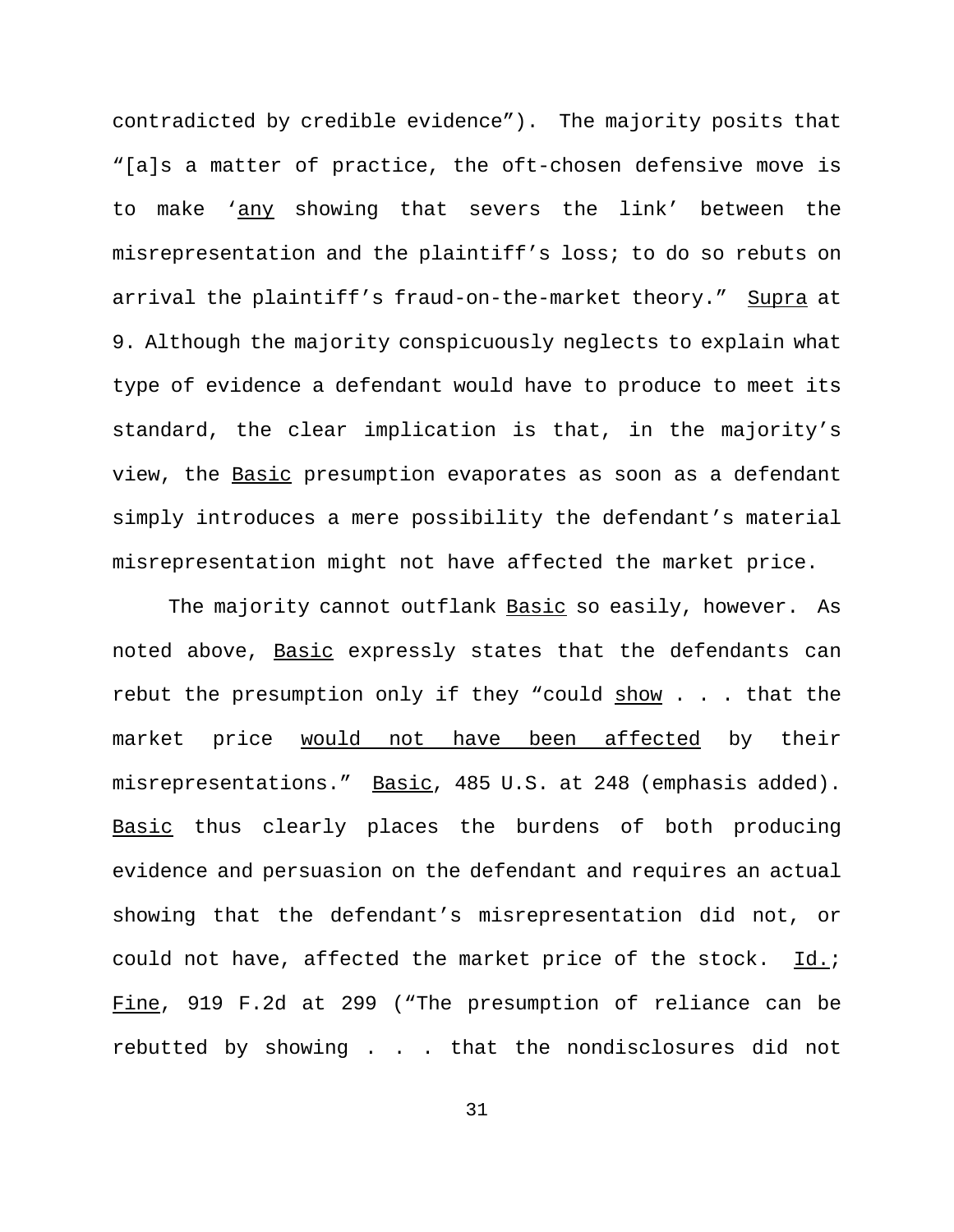affect the market price  $\ldots$  . . . "); see also Abell v. Potomac Ins. Co., 858 F.2d 1104, 1120 (5th Cir. 1988) (stating that Basic "shift[s] the burden of persuasion, as to reliance, onto securities fraud defendants"), vacated on other grounds sub nom., Fryar v. Abell, 492 U.S. 914 (1989). Under no reasonable reading can that standard be met, as the majority suggests, by simply asserting that a particular change in the market price could have been related to something other than the defendant's misrepresentations.

For the reasons stated above, I continue to believe that Greenberg conflicts with binding precedents of both the Supreme Court and this court, and I do not therefore regard that case as binding or persuasive on the point at issue. See Modica v. Taylor, 465 F.3d 174, 183 (5th Cir. 2006) ("'When panel opinions appear to conflict, we are bound to follow the earlier opinion.'") (quoting H&D Tire & Auto.-Hardware, Inc. v. Pitney Bowes Inc., 227 F.3d 326, 330 (5th Cir. 2001)). Consequently, the majority was not bound to repeat the Greenberg panel's error. Instead, it should have adhered to Basic and this court's pre-Greenberg jurisprudence, rather than repeating and - as I discuss next - exacerbating Greenberg's flaws.

## **II.**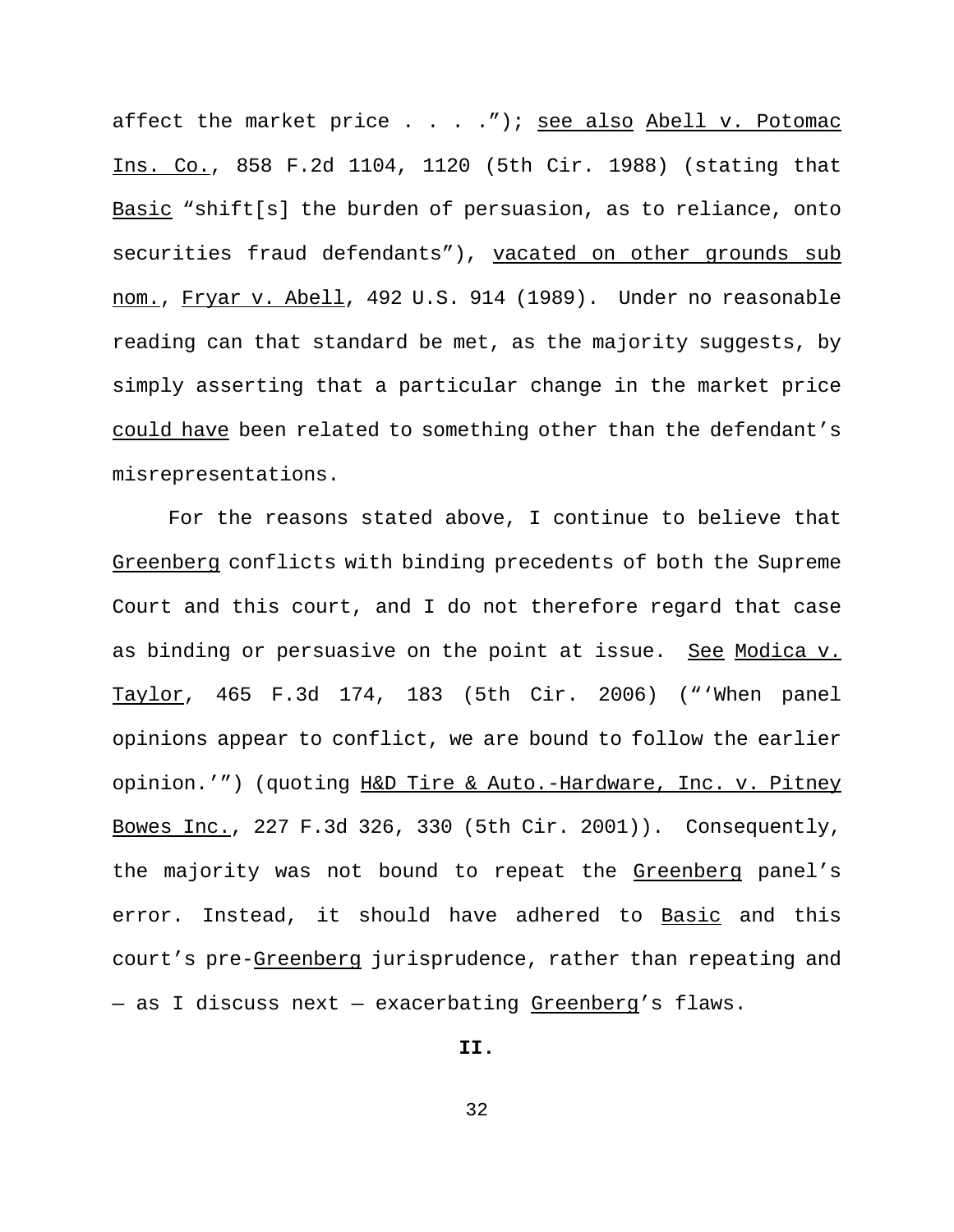Even setting aside the preceding discussion of Greenberg's conflict with Basic, Greenberg simply does not stand for the principle the majority purports to draw from it, i.e., that "we require plaintiffs to establish loss causation in order to trigger the fraud-on-the-market presumption." Supra at 8.

In Greenberg, the court stated that in order to merit a presumption of reliance under the fraud-on-the-market theory,

[a] causal relationship between the statement and actual movement of the stock price is still required. . . . It is this actual movement of stock price which must be shown by fraud-on-the-market plaintiffs . . . .

Greenberg,  $364$  F.3d at  $663.^4$  The Greenberg panel later explained how plaintiffs could satisfy this requirement of showing actual price movement:

the main concern when determining whether a plaintiff is entitled to the presumption of reliance is the causal connection between the allegedly false statement and its effect on a company's stock price.

<sup>4</sup>Greenberg purported to find that requirement in this court's earlier decision in Nathenson, which, on a motion to dismiss, held that "where the facts properly considered by the district court reflect that the information in question did not affect the price of the stock then the district court may properly deny fraud-on-the-market based recovery." Nathenson, 267 F.3d at 415. As I explained in Regents of the University of California, Nathenson does not actually support the Greenberg panel's decision to give plaintiffs the affirmative burden of showing that the misrepresentation moved the market price. See --- F.3d at ----, 2007 WL 816518, at \*24 (Dennis, J., concurring in the judgment).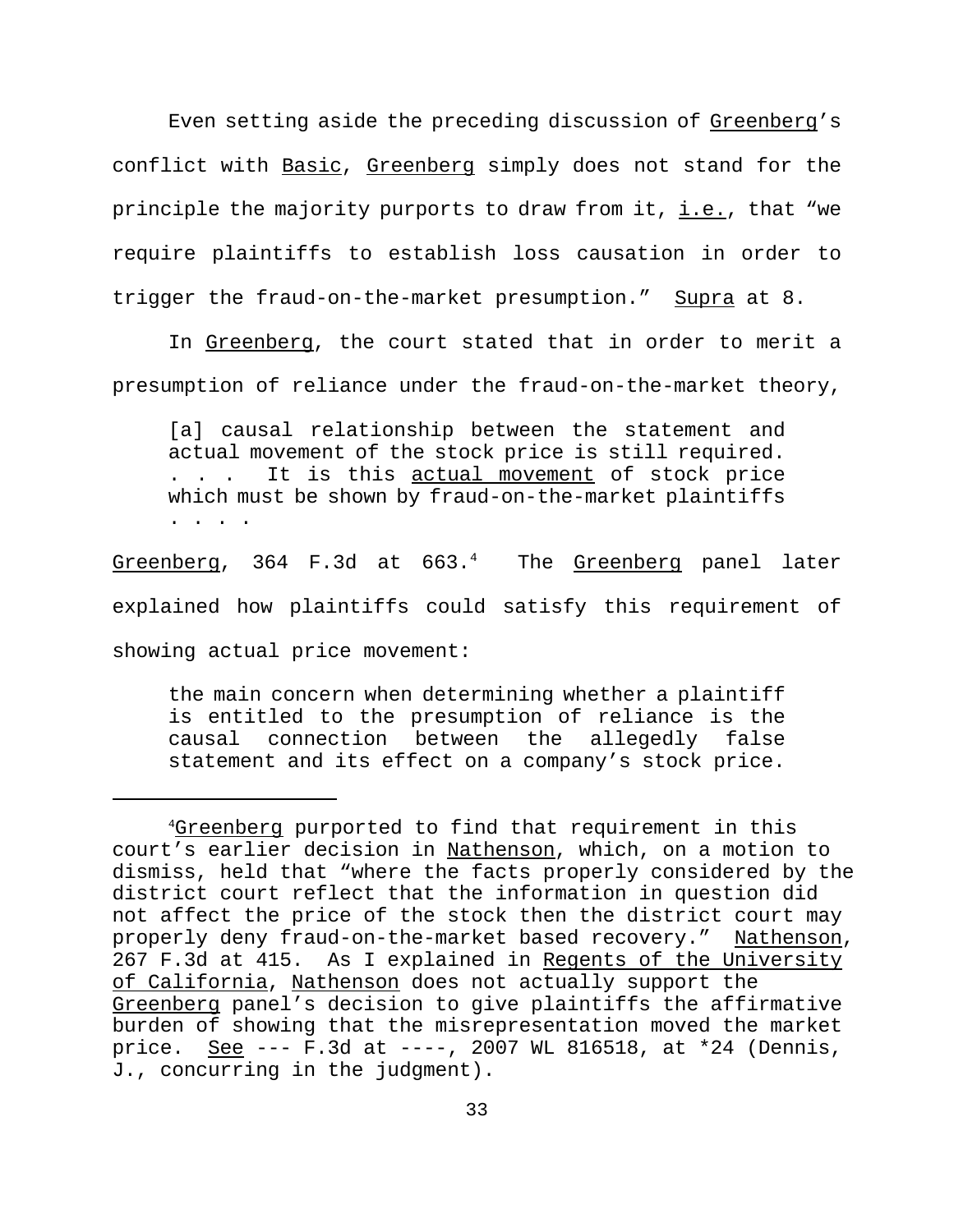Nathenson makes it clear that to establish this nexus the plaintiffs must be able to show that the stock price was actually affected. This is ordinarily shown by an increase in stock price immediately following the release of positive information. We read Nathenson to also allow plaintiffs to make this showing by reference to actual negative movement in stock price following the release of the alleged "truth" of the earlier misrepresentation.

Greenberg, 364 F.3d at 665. Assuming for the sake of argument that Greenberg is correct, then, a plaintiff could satisfy Greenberg in the typical securities fraud case involving allegations that the defendant's misrepresentations artificially inflated the issuer's stock price by showing that the market price of the stock moved either upward at the time of the defendant's alleged misrepresentation or downward at the time that the truth was disclosed.

The majority, however, disregards the part of Greenberg that states that the actual price movement component of its version of the fraud-on-the-market theory can be satisfied by showing an increase in the stock price on the heels of the misrepresentation. Instead, the majority erroneously reads Greenberg to require the plaintiffs to establish the conceptually distinct element of loss causation, i.e., proximate cause of economic loss, by showing that the stock price declined in response to a corrective disclosure, to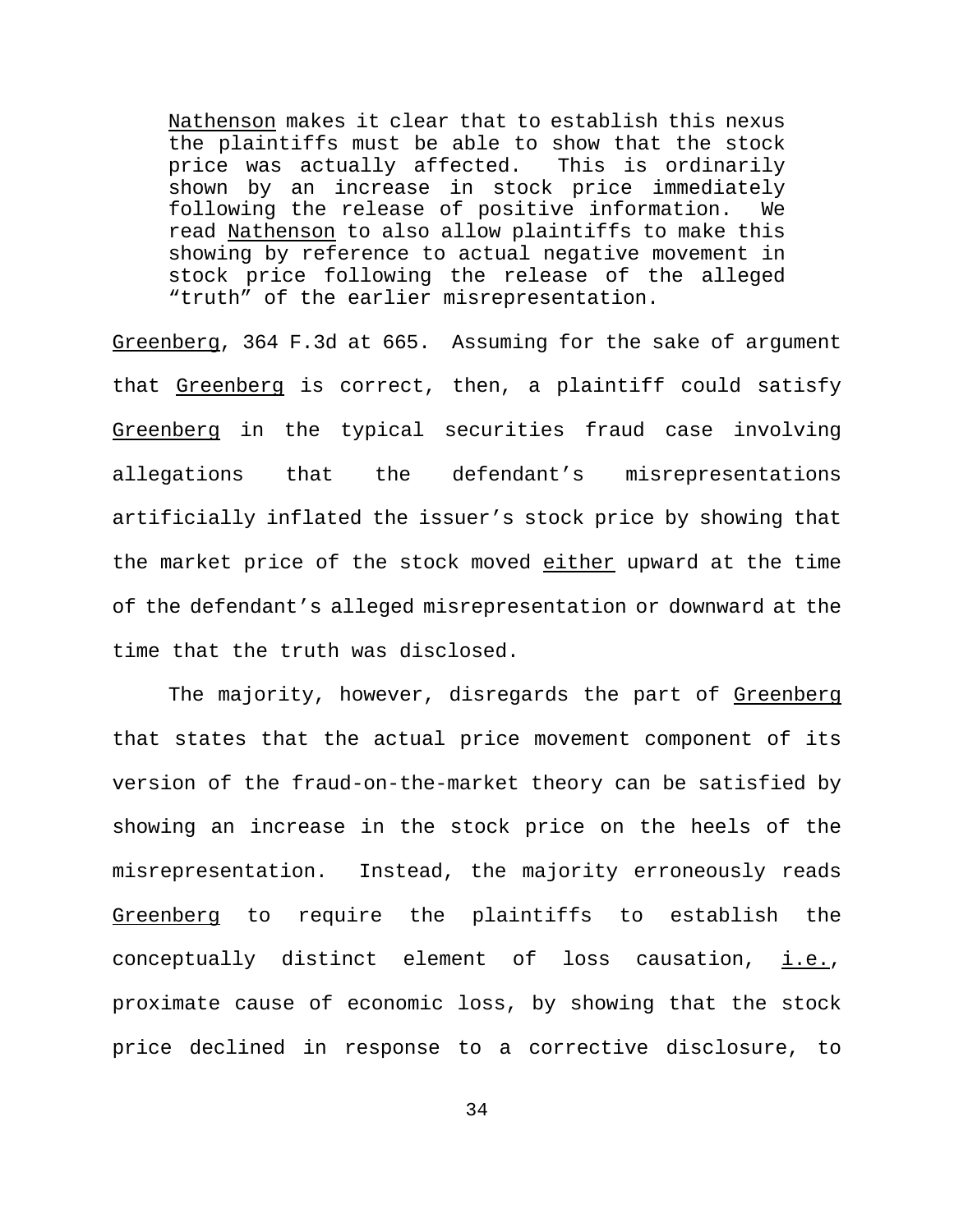trigger the fraud-on-the-market presumption. The majority's rule finds no support in Greenberg. This new rule directly conflicts with the above-quoted language from Greenberg, and nothing in Greenberg so much as suggests that the showing it requires as a condition to a presumption of reliance somehow includes proof of the distinct element of loss causation.

Accordingly, because the rule that the majority purports to derive from Greenberg has no basis in that case, I could not join the majority's opinion even were I not convinced that Greenberg conflicts with Basic and this circuit's precedent.<sup>5</sup>

### **III.**

Whatever the merits of the majority's belief that private securities class action procedure is in need of drastic change and revision, today's judicially-enacted reform is, in my opinion, ill-advised and cannot be justified under current law.

Under the majority's approach, Basic's fraud on the market presumption is essentially a dead letter, little more than a quaint reminder of earlier times, and its primary holding is

<sup>5</sup>Incidentally, it is undisputed, as the majority acknowledges, that Allegiance's share price increased substantially immediately after each of defendants' allegedly false statements about the company's line count. See supra at 3-4. The majority fails utterly to explain why that price movement is insufficient to trigger the fraud-on-the-market presumption under Greenberg.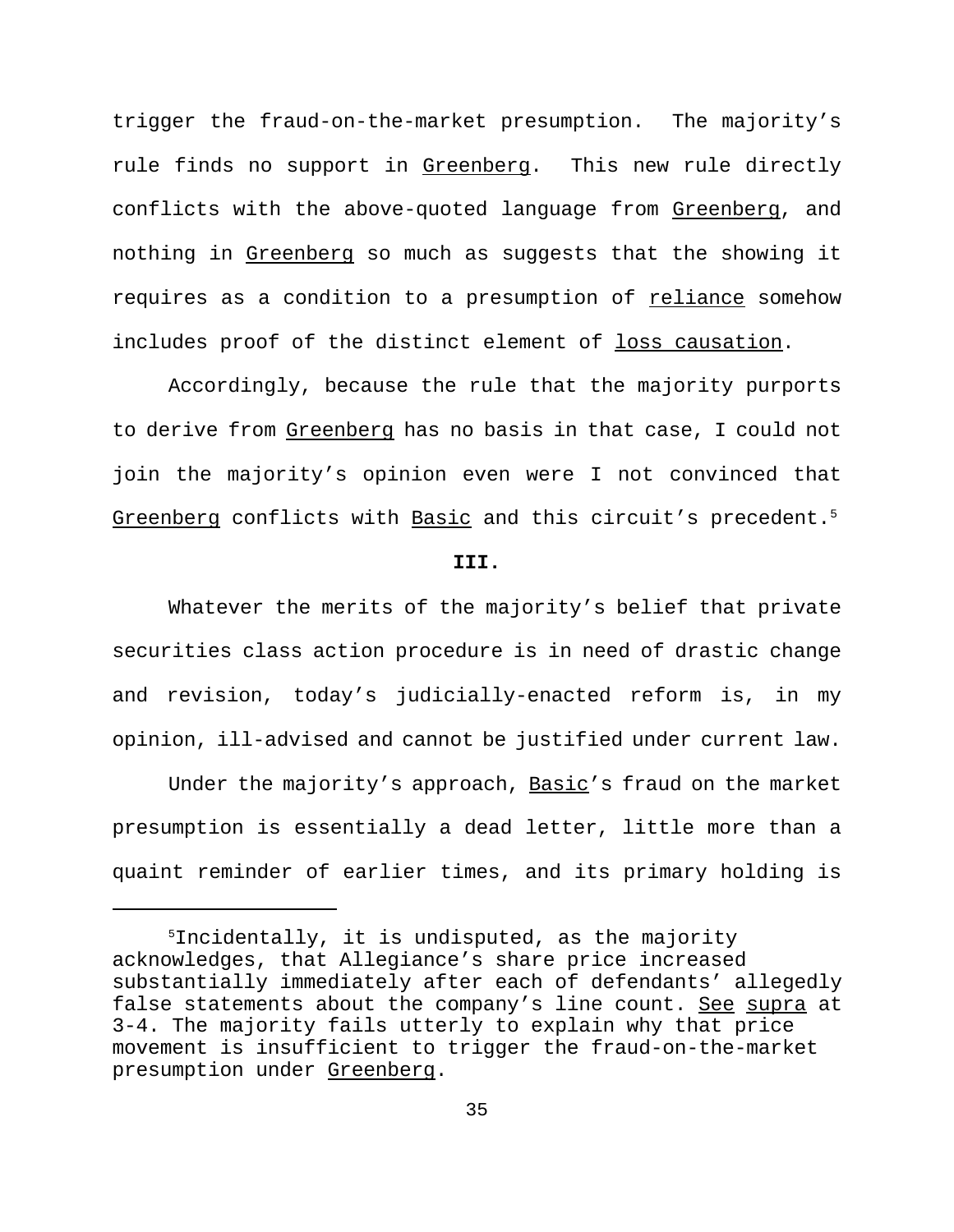supplanted by extensions of the policy considerations that the majority sees reflected in the enactment of the PSLRA and in recent amendments to Rule 23 (neither of which actually purports to alter Basic or to speak directly to the issue in this case). Such policy considerations, however, no matter how sincerely interpreted or applied, do not give this court the authority to overrule the Supreme Court's decisions or to change the recognized elements of a Section 10(b) claim, both of which the majority effectively does today. See Unger v. Amedisys, 401 F.3d 316, 322 n.4 (5th Cir. 2005) ("[I]t is the Supreme Court's job to overrule Basic, in the absence of outright conflict with the Private Securities Litigation Reform Act.")

The majority states that its "approach is unaffected by the Supreme Court's recent and very narrow decision in Dura Pharms. [, Inc. v. Broudo, 125 S. Ct. 1627 (2005)]. " See supra at 8 n.16. Although Dura was indeed a narrow decision, it nevertheless undercuts the majority's position in several respects. The Dura court reaffirmed Basic, repeatedly citing it with approval, and it expressly recognized that reliance and loss causation are separate and distinct elements of the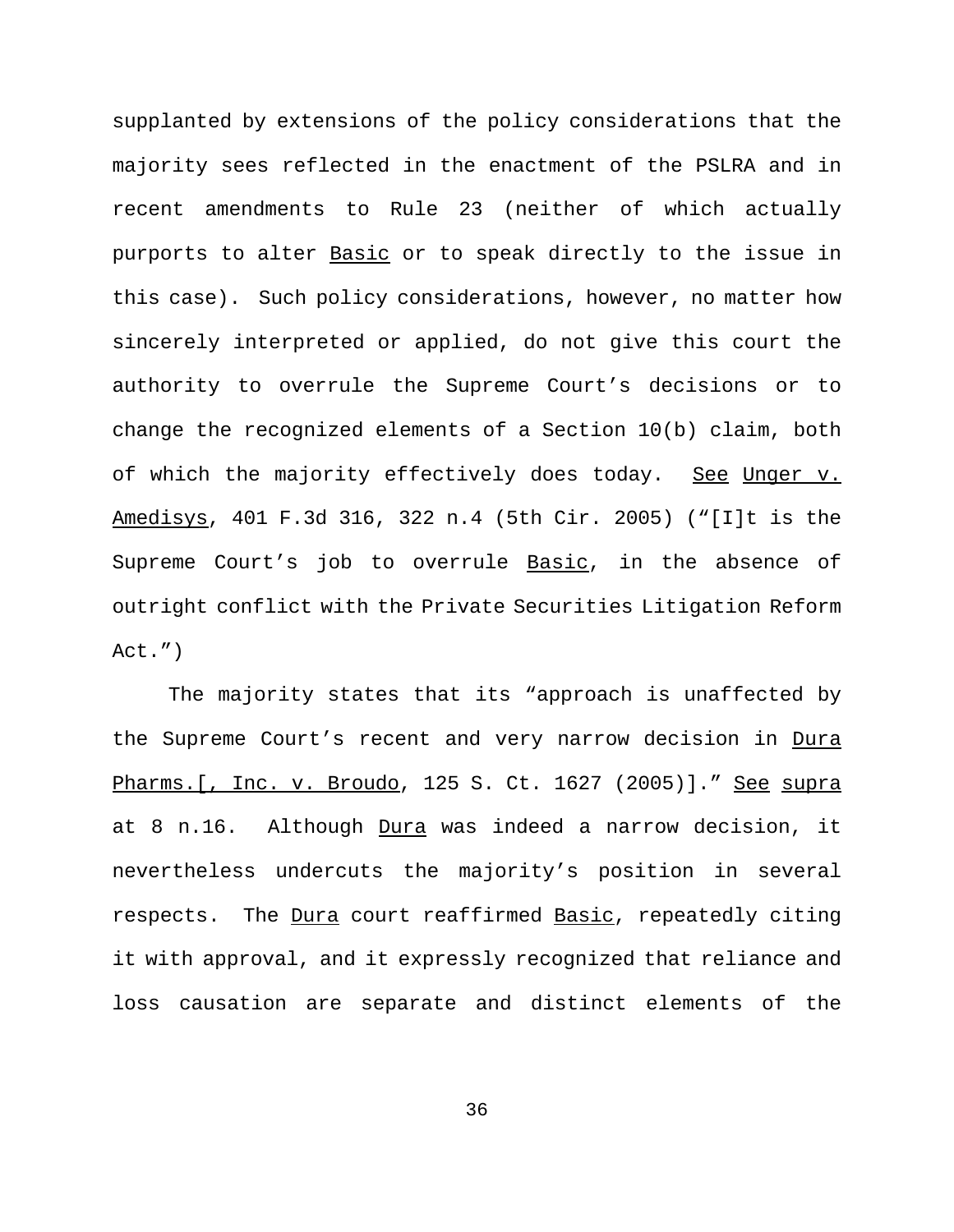Section  $10(b)$  cause of action,<sup>6</sup> and that Basic's fraud-on-themarket presumption relates only to the former. See Dura, 544 U.S. at 341-42.<sup>7</sup>

The majority's approach simply disregards this distinction and takes the novel step of making proof of loss causation a prerequisite to the establishment of reliance through the fraud-on-the-market presumption for purposes of certification. As neither Basic nor any authority supports the majority's

<sup>7</sup>Moreover, I further disagree with the majority to the extent that its opinion can be read to suggest that loss causation can be established only by showing a drop in the market price of the security in response to an explicit corrective disclosure. Although this will frequently be the method through which plaintiffs attempt to prove loss causation, the Dura court specifically refrained from setting rigid requirements as to how plaintiffs might prove loss causation. See Dura, 544 U.S. at 346 ("[W]e find the Ninth Circuit's approach inconsistent with the law's requirement that a plaintiff prove that the defendant's misrepresentation (or other fraudulent conduct) proximately caused the plaintiff's economic loss. We need not, and do not, consider other proximate cause or loss-related questions.").

 $6$ See Dura, 544 U.S. at 341-42 ("In cases involving publicly traded securities and purchases or sales in public securities markets, the action's basic elements include . . . . (4) reliance, often referred to in cases involving public securities markets (fraud-on-the-market cases) as 'transaction causation,' see Basic, supra, at 248-249, 108 S.Ct. 978 (nonconclusively presuming that the price of a publicly traded share reflects a material misrepresentation and that plaintiffs have relied upon that misrepresentation as long as they would not have bought the share in its absence);  $\ldots$ . and (6) 'loss causation,' i.e., a causal connection between the misrepresentation and the loss.").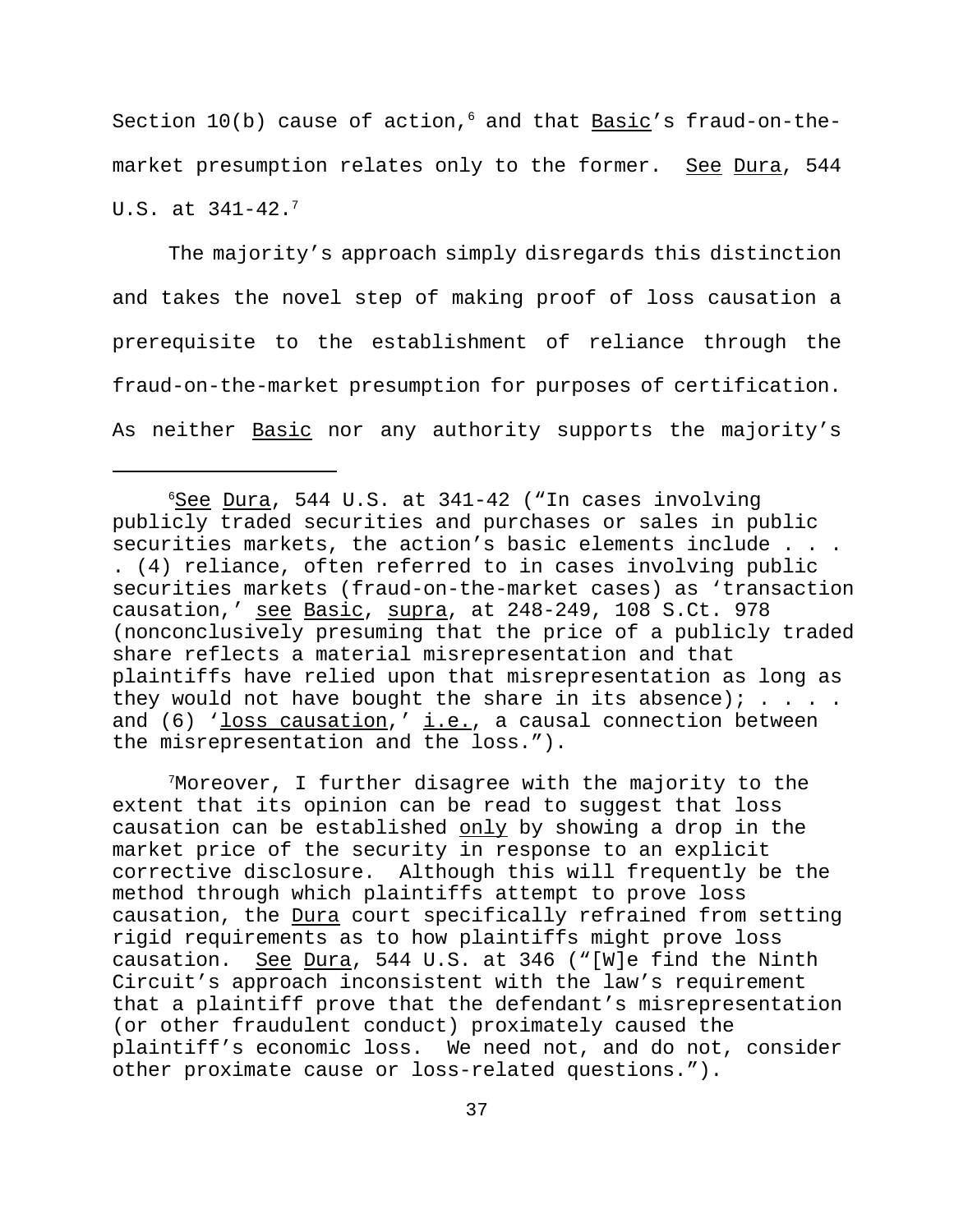decision to conflate these two elements, I cannot subscribe to the majority's unwarranted realignment of securities class action procedure.

## **IV.**

Because, as the above sections demonstrate, plaintiffs are not required to prove loss causation as part of the fraud-onthe-market presumption (and because defendants make no other plausible arguments for why plaintiffs should be required to prove loss causation at the class certification stage), the majority's decision dramatically expands the scope of class certification review in this circuit to effectively require a mini-trial on the merits of plaintiffs' claims at the certification stage. In so doing, the decision contradicts both this circuit's Rule 23 case law and the decisions of other circuits concerning the scope of the class certification inquiry.

Before certifying a class action, the district court must ensure that the proposed class satisfies all of the requirements of Rule 23. See, e.g., Unger, 401 F.3d at 320 ("[T]he Supreme Court requires district courts to conduct a rigorous analysis of Rule 23 prerequisites."). We must be ever mindful, however, that class certification hearings "should not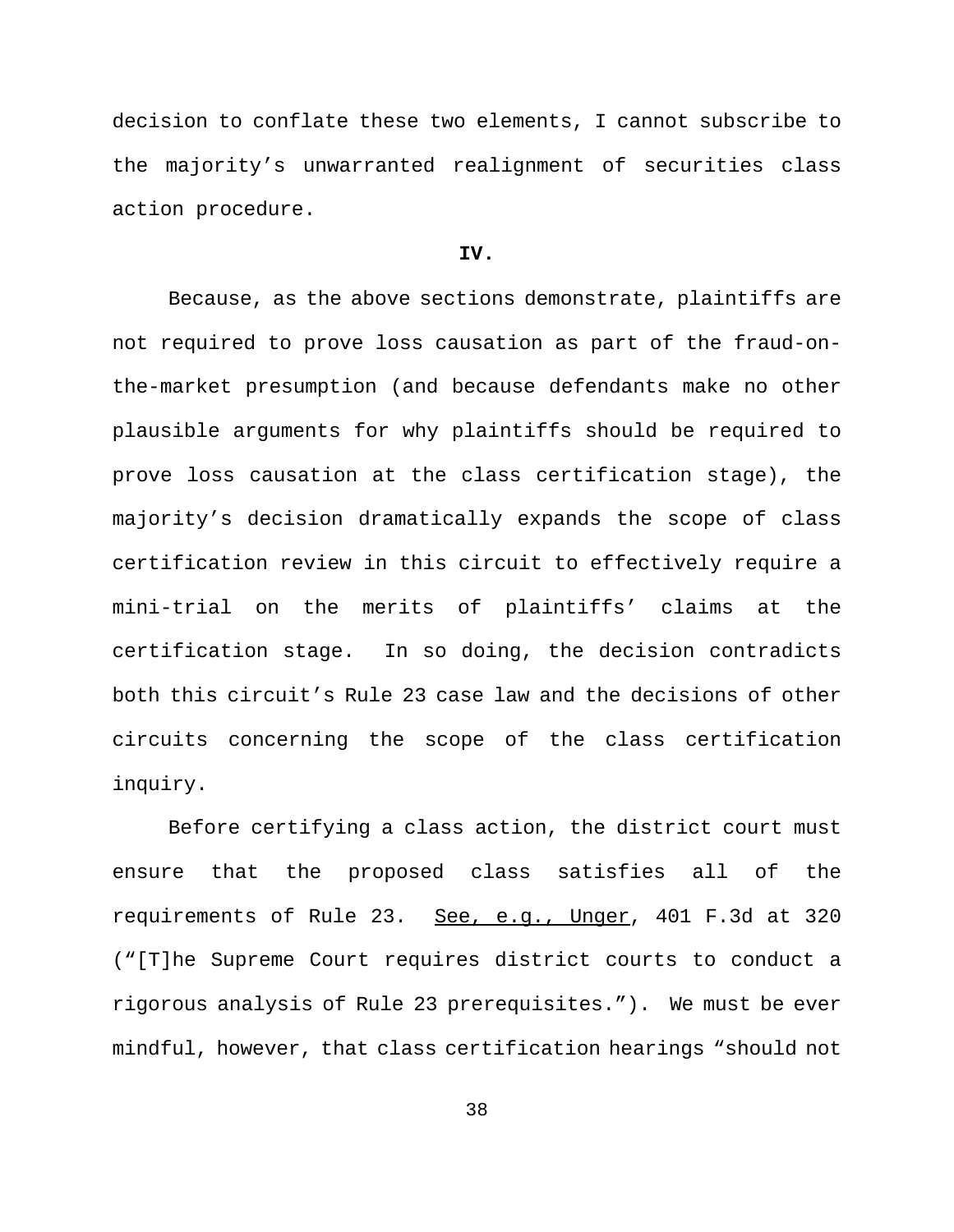be mini-trials on the merits of the class or individual claims." Id. at 321 (citing Eisen v. Carlisle & Jacquelin, 417 U.S. 156, 177-78 (1974)). A court must conduct an "intense factual investigation," Robinson v. Texas Automobile Dealers Association, 387 F.3d 416, 420 (5th Cir. 2004), yes, and in doing so the district court must often go "beyond the pleadings" and "understand the claims, defenses, relevant facts, and applicable substantive law in order to make a meaningful determination of the certification issues." Castano v. Am. Tobacco Co., 84 F.3d 734, 744 (5th Cir. 1996). The district court cannot, however, go beyond those issues necessary to decide whether the requirements of Rule 23 are satisfied and rule on merits issues that are unrelated to Rule 23. See In re Initial Pub. Offering Sec. Litig., 471 F.3d 24, 41 (2d Cir. 2006) ("[A] district judge should not assess any aspect of the merits unrelated to a Rule 23 requirement.") (emphasis added); see also Szabo v. Bridgeport Mach., Inc., 249 F.3d 672, 677 (7th Cir. 2001) ("A court may not say something like 'let's resolve the merits first and worry about the class later' . . . or 'I'm not going to certify a class unless I think that the plaintiffs will prevail.'").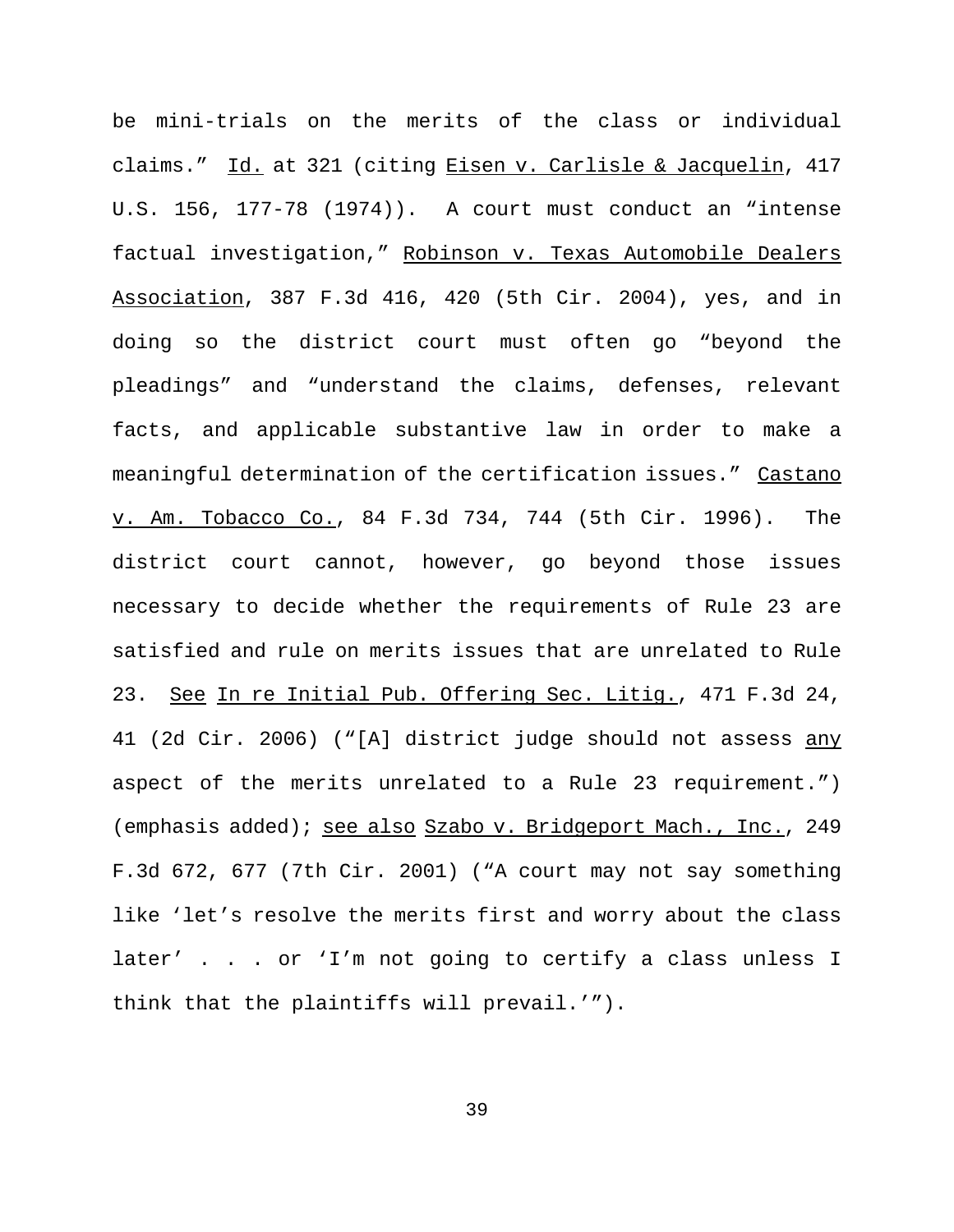Like the district court, we must restrict our review of the merits to encompass only those issues necessary to determining whether the proposed class satisfies the requirements of Rule 23. See Bell v. Ascendant Solutions, Inc., 422 F.3d 307, 314 (5th Cir. 2005) (stating that Rule 23(f) permits a party to "'appeal only the issue of class certification; no other issues may be raised'") (quoting Bertulli v. Indep. Ass'n of Cont'l Pilots, 242 F.3d 290, 294 (5th Cir. 2001)).

Proof of loss causation is not related to the Rule 23 inquiry through the fraud-on-the-market presumption, and it will not, in the ordinary case, be otherwise relevant to the district court's Rule 23 inquiry. $8$  The majority's decision to require proof of loss causation at class certification in securities class actions therefore represents a drastic departure from this circuit's settled limitations, laid out in Unger and Bell, on the scope of the class certification

<sup>8</sup>Even in cases where the defendant asserts that loss causation is an individual issue, peculiar to each plaintiff, that defeats the Rule 23 requirements of commonality or predominance, the district court need not require plaintiffs to actually prove loss causation at the class certification stage. Rather, the district court must only find either that all of the plaintiffs can prove loss causation in the same way or that any individual issues do not defeat commonality or predominance.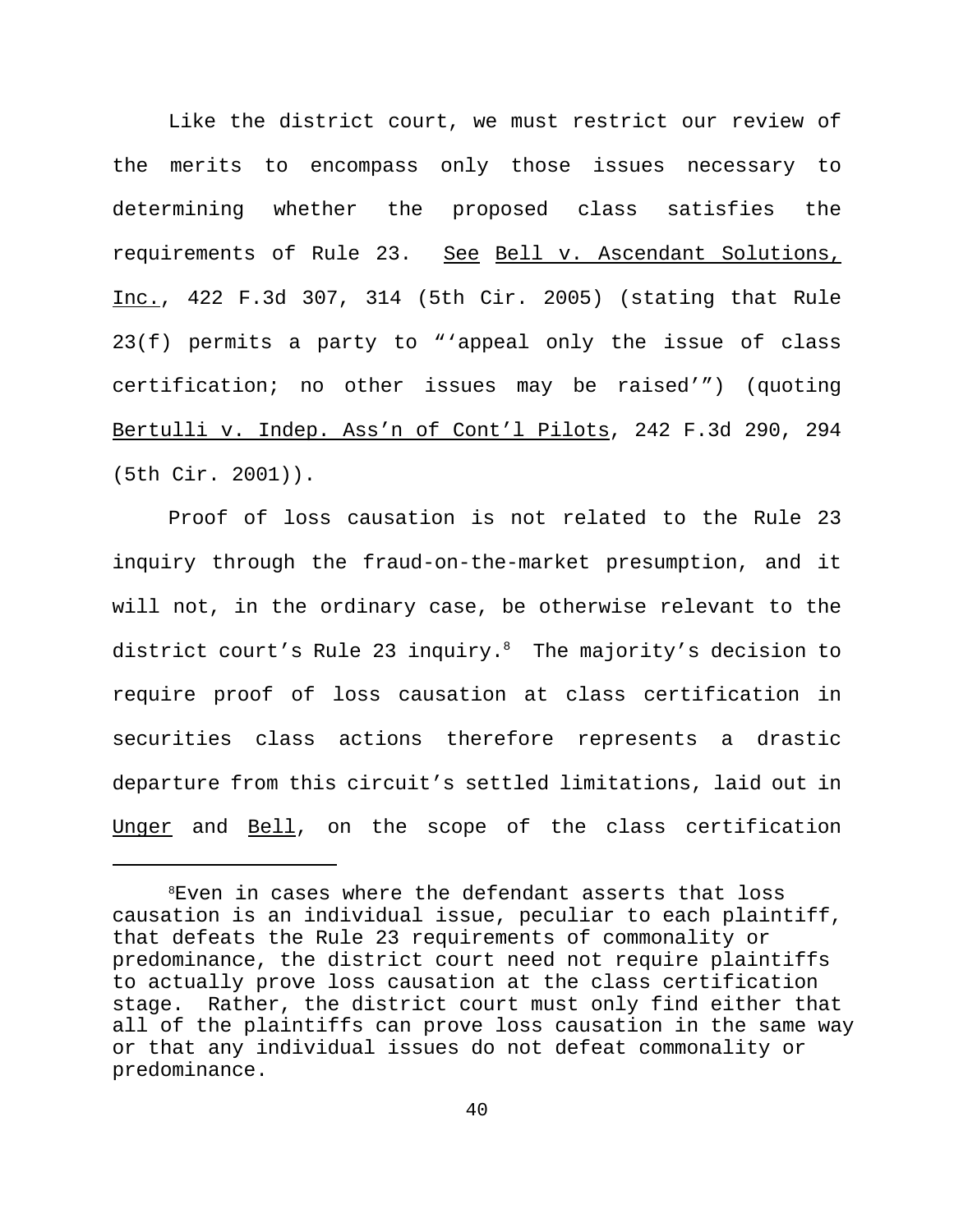inquiry. Furthermore, it creates a conflict with the decisions of other circuits. See, e.g., Initial Pub. Offering, 471 F.3d at 41-42; Gariety v. Grant Thornton, LLP, 368 F.3d 356, 366 (4th Cir. 2004);  $Szabo$ , 249 F.3d at 677. The majority's consideration of merits issues unrelated to the requirements of Rule 23 breaches Eisen's longstanding admonition against turning class certification into a mini-trial on the merits, and I cannot follow the majority down that path.

## **CONCLUSION**

In my opinion, the new rule applied by the majority is an unjustified revision of securities class action procedure, based in large part upon the majority's dramatic remolding of this court's already problematic decision in Greenberg. In essence, the majority's revised standard both incorrectly deprives plaintiffs of the benefit of the fraud-on-the-market presumption of reliance afforded them by Basic and inexplicably requires them to prove the separate element of loss causation at the class certification stage.

Regardless, however, the majority does not, and cannot, show that the district court abused its discretion in certifying the class in this case, even under the majority's novel rules. The district court carefully considered the